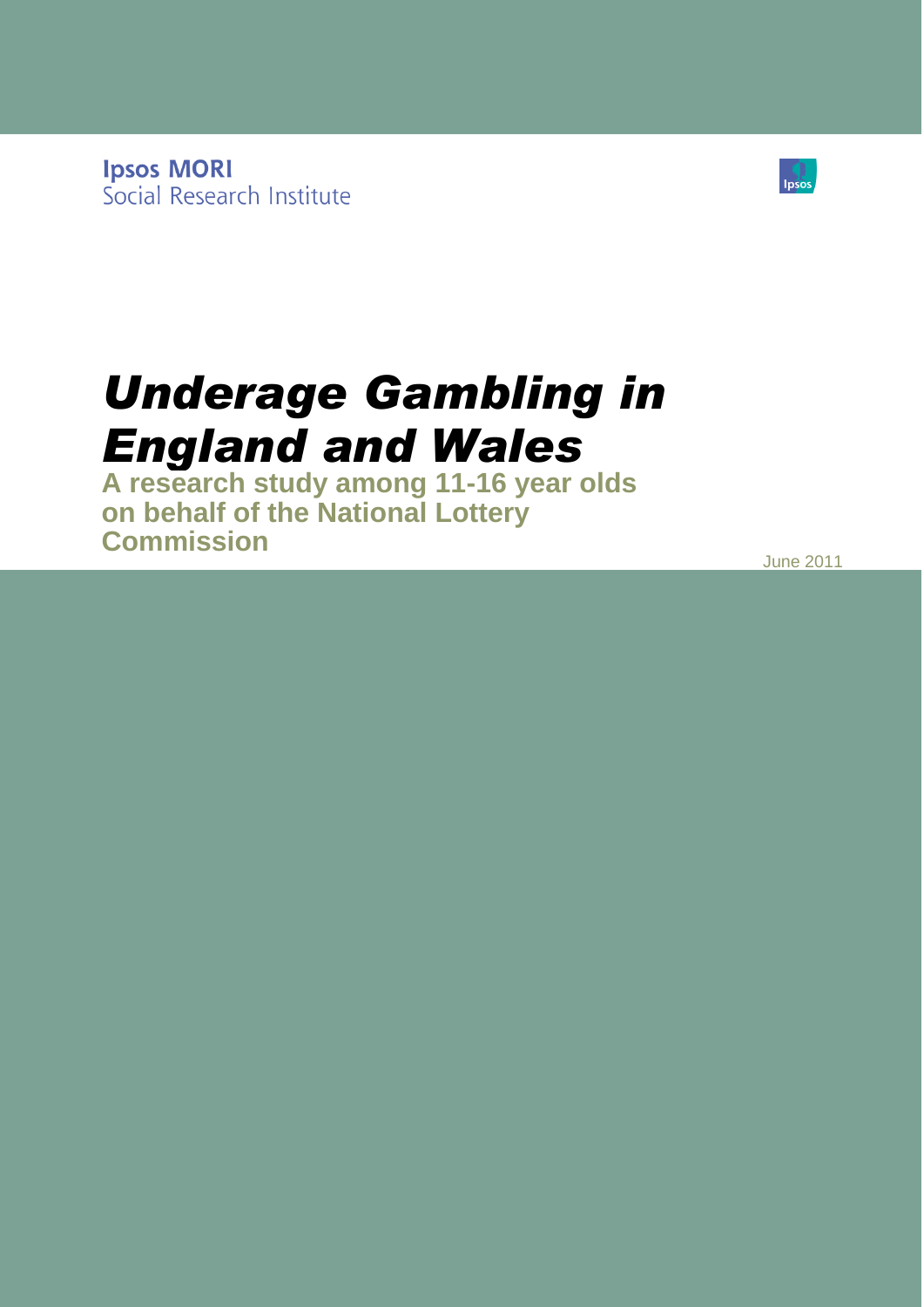### *Legal notice*

© 2011 Ipsos MORI – all rights reserved.

The contents of this report constitute the sole and exclusive property of Ipsos MORI.

Ipsos MORI retains all right, title and interest, including without limitation copyright, in or to any Ipsos MORI trademarks, technologies, methodologies, products, analyses, software and know-how included or arising out of this report or used in connection with the preparation of this report. No license under any copyright is hereby granted or implied.

The contents of this report are of a commercially sensitive and confidential nature and intended solely for the review and consideration of the person or entity to which it is addressed. No other use is permitted and the addressee undertakes not to disclose all or part of this report to any third party (including but not limited, where applicable, pursuant to the Freedom of Information Act 2000) without the prior written consent of the Company Secretary of Ipsos MORI.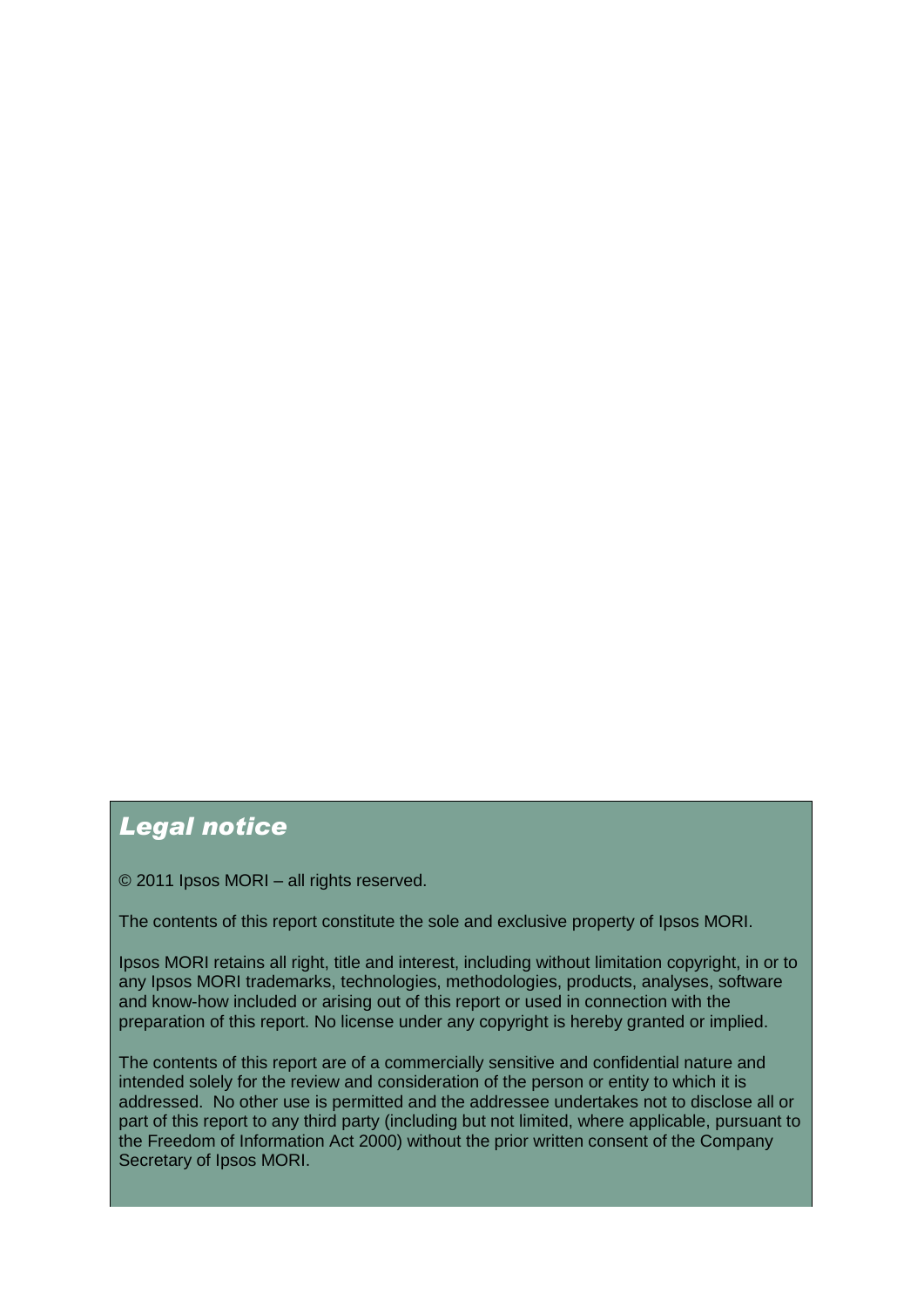# Contents

| National Lottery and other gambling prevalence 7                         |  |
|--------------------------------------------------------------------------|--|
|                                                                          |  |
|                                                                          |  |
|                                                                          |  |
|                                                                          |  |
|                                                                          |  |
|                                                                          |  |
| Who accompanies children when they purchase a National Lottery ticket?16 |  |
| Amount of money spent on purchasing Lotto tickets 18                     |  |
|                                                                          |  |
|                                                                          |  |
|                                                                          |  |
|                                                                          |  |
| Trend gambling activity based on those from years 8 and 10 only 24       |  |
|                                                                          |  |
|                                                                          |  |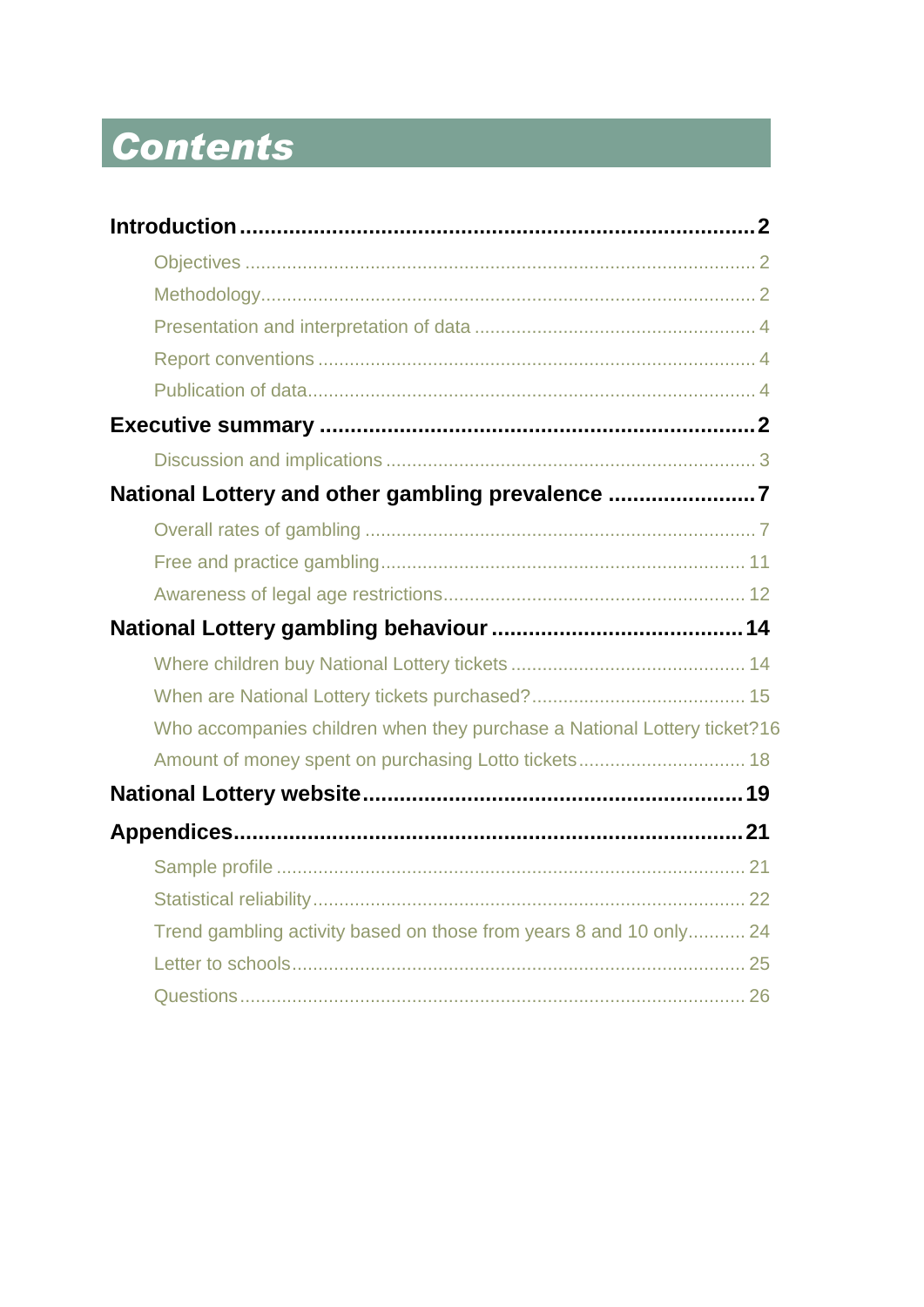# <span id="page-3-0"></span>*Introduction*

This report presents findings from the 2011 Young People Omnibus Survey of secondary school pupils, carried out by the Ipsos MORI Social Research Institute on behalf of the National Lottery Commission.

#### <span id="page-3-1"></span>**Objectives**

The overall aim of this research study was to explore children"s gambling behaviours, specifically amongst those aged 11-15 who are not legally entitled to buy National Lottery tickets. In addition, where previous data could be drawn upon, the study looked to analyse gambling behaviour trends over time. The survey looked to cover the following key issues:

- Children"s rates of gambling on different types of game.  $\bullet$
- Gambling patterns and behaviours of underage players of the National Lottery.
- Use of the National Lottery website.
- Awareness of legal age restrictions for the National Lottery and other age-limited activities.

### <span id="page-3-2"></span>**Methodology**

The Young People Omnibus aims to represent pupils attending state secondary and middle schools in England and Wales.

A three-stage sampling method was used, with (i) a sample of schools selected from Edubase, (ii) one curriculum year group selected at random for each school, and (iii) all members of a randomly-selected class group within the nominated curriculum year selected to fill out the self-completion survey.

Edubase – a comprehensive listing of secondary schools in England and Wales – was used as the sampling frame. Special schools and sixth form colleges were excluded from the sampling frame. The frame was stratified by Government Office Region (GOR) and, within each stratum, schools were selected proportional to the number of pupils attending the school. A total sample of 575 middle and secondary state schools in England and Wales was drawn. One curriculum year (Year 7-Year 11) was randomly allocated to each sampled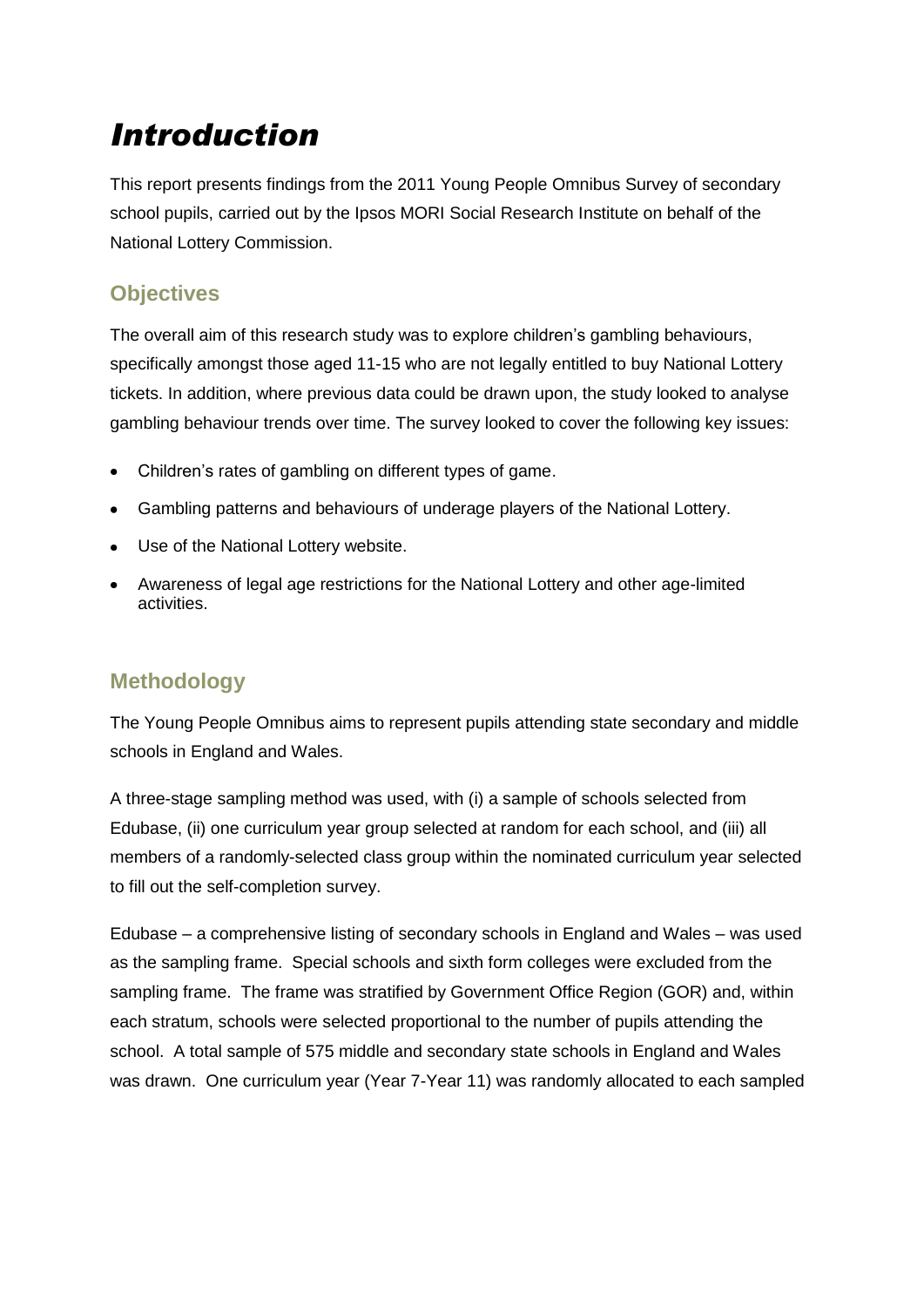school: interviewers attempted to secure interviews with one randomly-selected class group from that year group. Interviewers were instructed to select only mixed ability class groups for interview.

Interviewers attempted to secure interviews from all pupils in selected classes. If more than four pupils were absent on the day of interview, interviewers returned to the class to conduct 'mop up' sessions at a later date.

Interviewing was carried out through self-completion questionnaires with the whole class in one classroom period. An Ipsos MORI interviewer was present to explain the survey to pupils, to reassure them about the confidentiality of the survey, to assist them in completing the questionnaire, and to collect completed questionnaires.

Fieldwork for the study was conducted between  $23^{\text{rd}}$  January – 15<sup>th</sup> April 2011. Of the 575 schools approached, 113 schools participated, giving an unadjusted school response rate of 20%. Overall, fully completed questionnaires were obtained from 2,739 pupils, an average of 24 pupils per class.

Data are weighted by gender, age and region. The weights were derived from data supplied by the Department for Children Schools and Families. The effect of weighting is shown in the sample profile in the Appendices and in the computer tables.

The computer tabulations can be found in a separate volume along with further technical details of the study.

#### **Acknowledgements**

It is clear that schools are increasingly working under great pressure from a number of different sources. They also receive numerous requests to participate in surveys such as this. Consequently, we wish to record our gratitude to the many schools that took part and we are indebted to all pupils and staff who made this survey possible.

Ipsos MORI would also like to thank Ben Haden and Sean Bevis at the National Lottery Commission for their help and involvement in the project.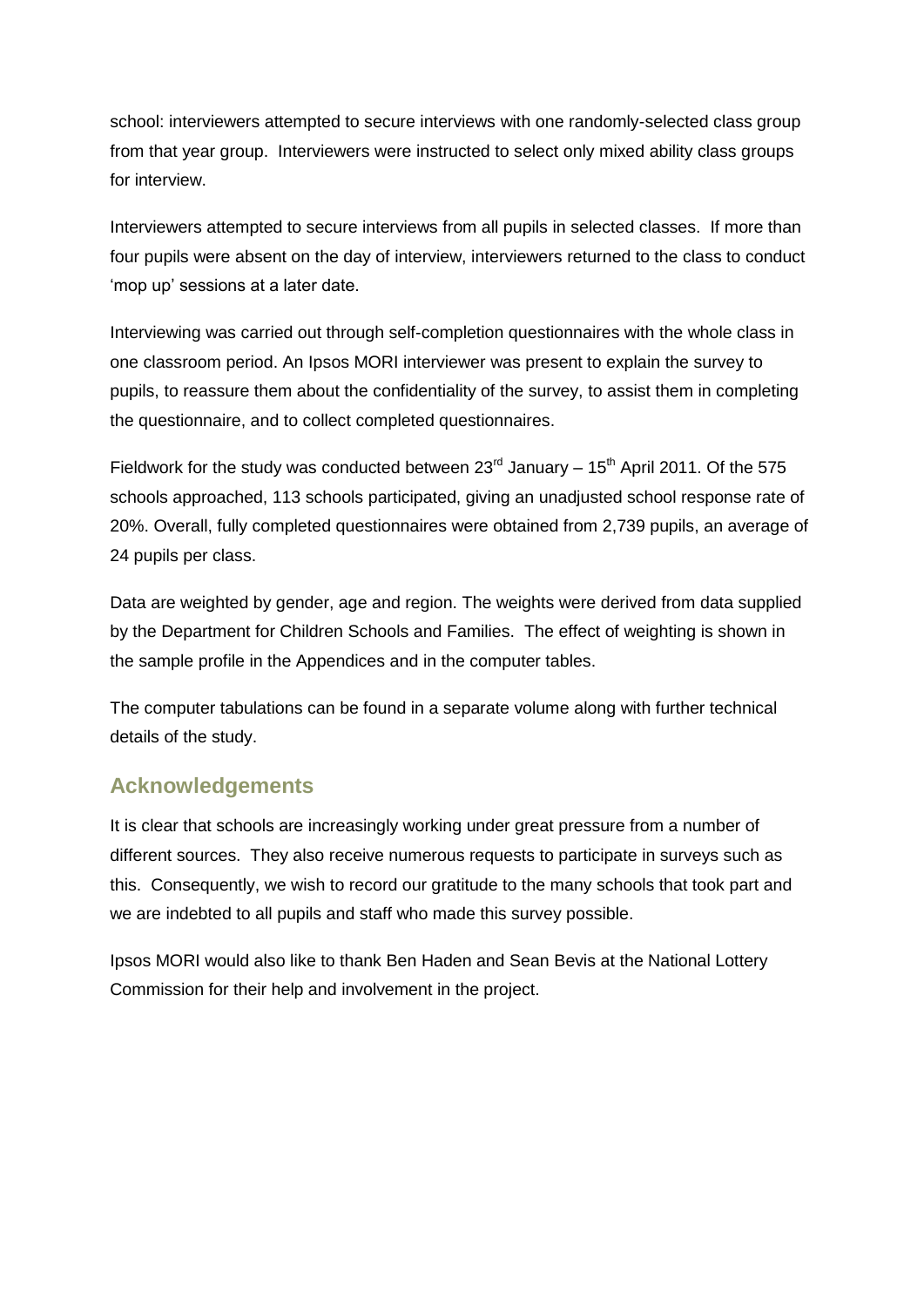### <span id="page-5-0"></span>**Presentation and interpretation of data**

When interpreting the findings, it is important to remember that results are based on a sample of the maintained school population, and not the entire population. Consequently, results are subject to sampling tolerances, and not all differences between sub-groups are statistically significant. A guide to statistical significance is included in this document.

In tables and charts, where percentages do not add up to 100%, this is due to multiple answers, to computer rounding, or to the exclusion of "Don"t know" or "No response" categories. Throughout the tables an asterisk (\*) denotes a value greater than zero, but less than 0.5%.

#### <span id="page-5-1"></span>**Report conventions**

The Young People Omnibus interviews children and young people aged 11-16. However, throughout the report findings are mostly based on those who are below the legal age to play National Lottery games (pupils aged 11-15). We refer to this group throughout the report as "children". When describing pupils aged 16 we refer to them as "young people".

Trends are reported based on findings from previous National Lottery Commission studies into secondary school age gambling behaviour conducted in 2008, 2007 and 2005/6. During these studies the following number of questionnaires were completed: 2008 (2,387); 2007 (2,417) and 2005/6 (8,017). Findings from 2005/6 are based on research conducted amongst those in school years 8 and 10. As such, comparisons with 2005/6 have been made using results from school years 8 and 10 only.

#### <span id="page-5-2"></span>**Publication of data**

As with all our studies, these results are subject to our Standard Terms and Conditions of Contract. Any publication of results requires the prior approval of Ipsos MORI. Such approval will only be refused on the grounds of inaccuracy and misrepresentation.

| ©Ipsos MORI/37287 | Checked & Approved: |
|-------------------|---------------------|
|                   |                     |

*©Ipsos MORI/37287 Checked & Approved: Julia Pye William Dawes*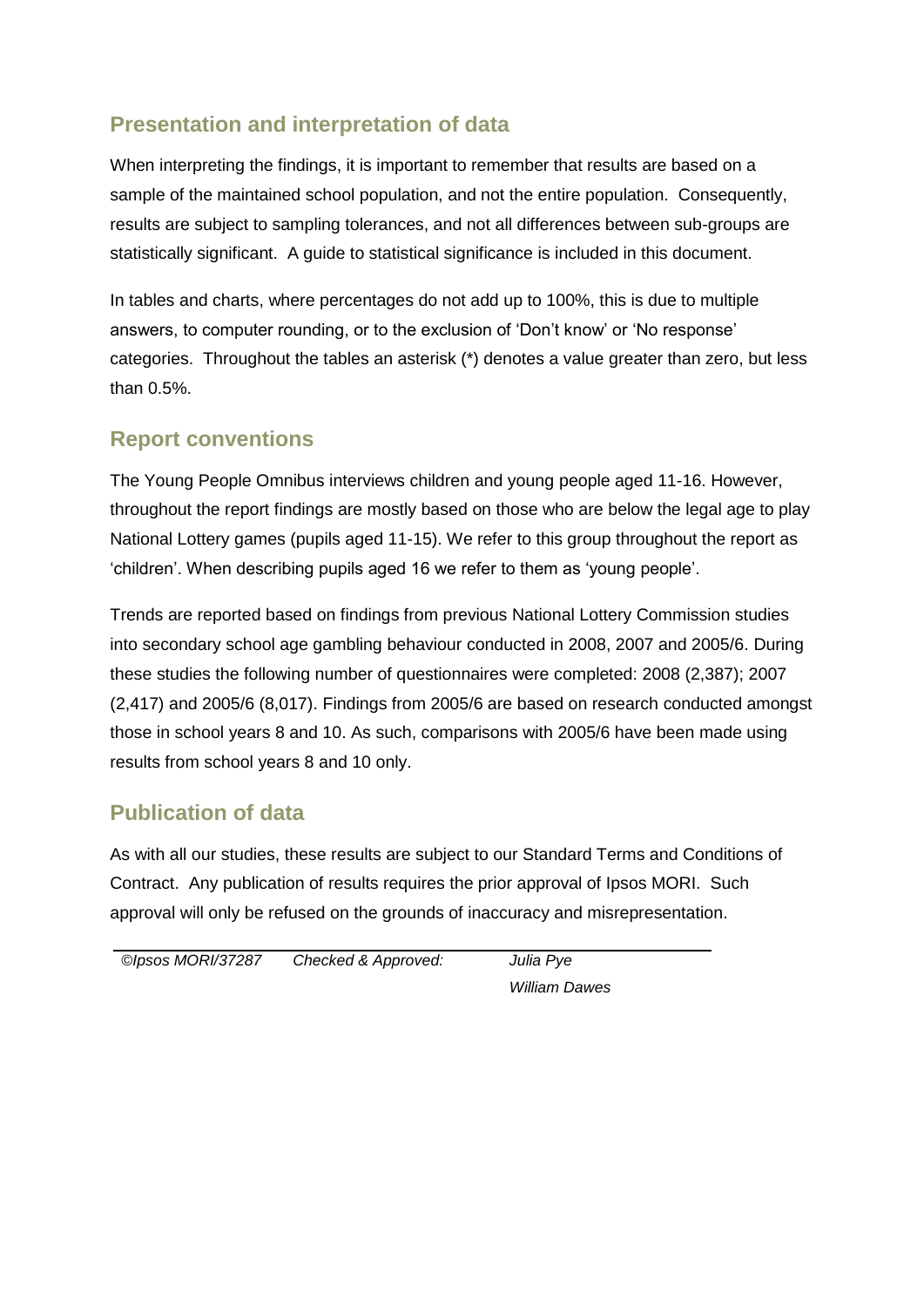# *Executive summary*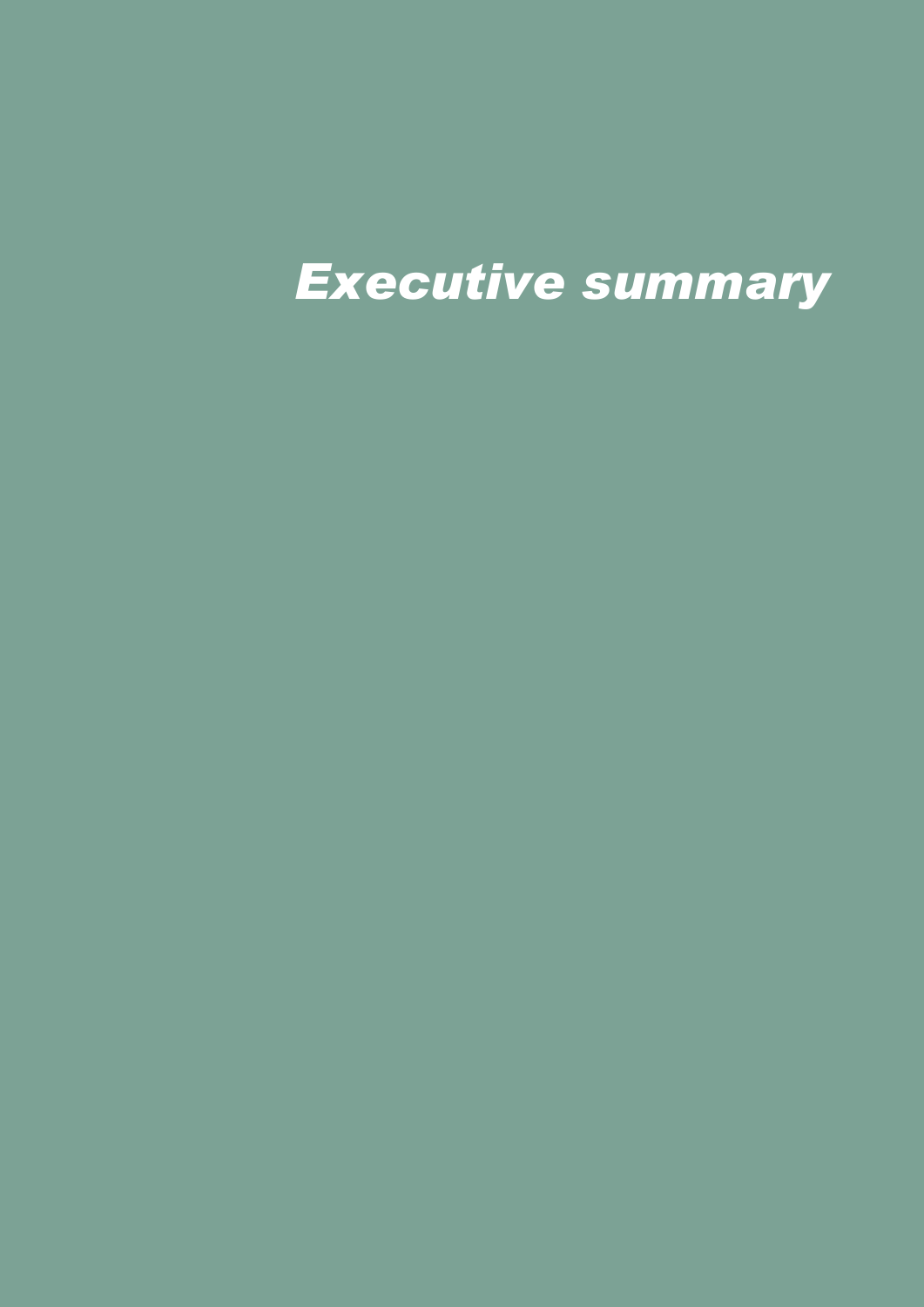# <span id="page-7-0"></span>*Executive summary*

This report presents findings from the Young People Omnibus which was conducted on behalf of the National Lottery Commission. The survey looked at children (aged 11-15) and young people"s (aged 16) stated gambling participation and behaviours. Results are based on data from 2,739 11-16 year olds, of which 2,487 were aged 11-15. Where possible, comparisons are made with previous National Lottery Commission underage gambling prevalence studies conducted in 2009, 2008 and 2005/6.

- A quarter (23%) of children aged 11-15 report having gambled for money in the past week, which – following a slight dip in gambling levels in 2008 when 19% children had spent money on gambling – is in line with gambling rates in 2007 (22%).
- One in ten (10%) children aged 11-15 report playing a National Lottery game in the past week. This is in line with levels of National Lottery play across the five years that this survey has been conducted: overall rates of playing National Lottery games was 9% in both 2008 and 2007. Similarly, levels of spending on National Lottery games among players have not increased over time.
- Boys are more likely than girls to have gambled in the past week. They are more likely to have played a National Lottery game (14% compared with 7% of girls), placed a private bet (12% compared with 3%) and to have played a free or practice gambling game (21% compared with 9%). These findings are in line with recent research on adult gambling, where prevalence is greater amongst men.
- Around one in seven (15%) children aged 11-15 have played free or practice gambling games in the past week. The most popular form of practice gaming is through the Facebook social network website.
- National Lottery participation rates increase once young people are legally entitled to  $\bullet$ play: the prevalence of National Lottery gambling is around twice as high among 16 year olds as among 11-15 year olds (22% aged 16 had played National Lottery games in the week preceding their interview compared with 10% aged 11-15). The findings suggest there is a latent demand to play the National Lottery among children, but that the current age restrictions are relatively successful. Illegal gambling – buying tickets without the presence of an adult – appears to be more prevalent amongst those on the cusp of becoming legal National Lottery players, in that a higher proportion of 15 year olds report buying tickets independently (16% compared with 2% overall).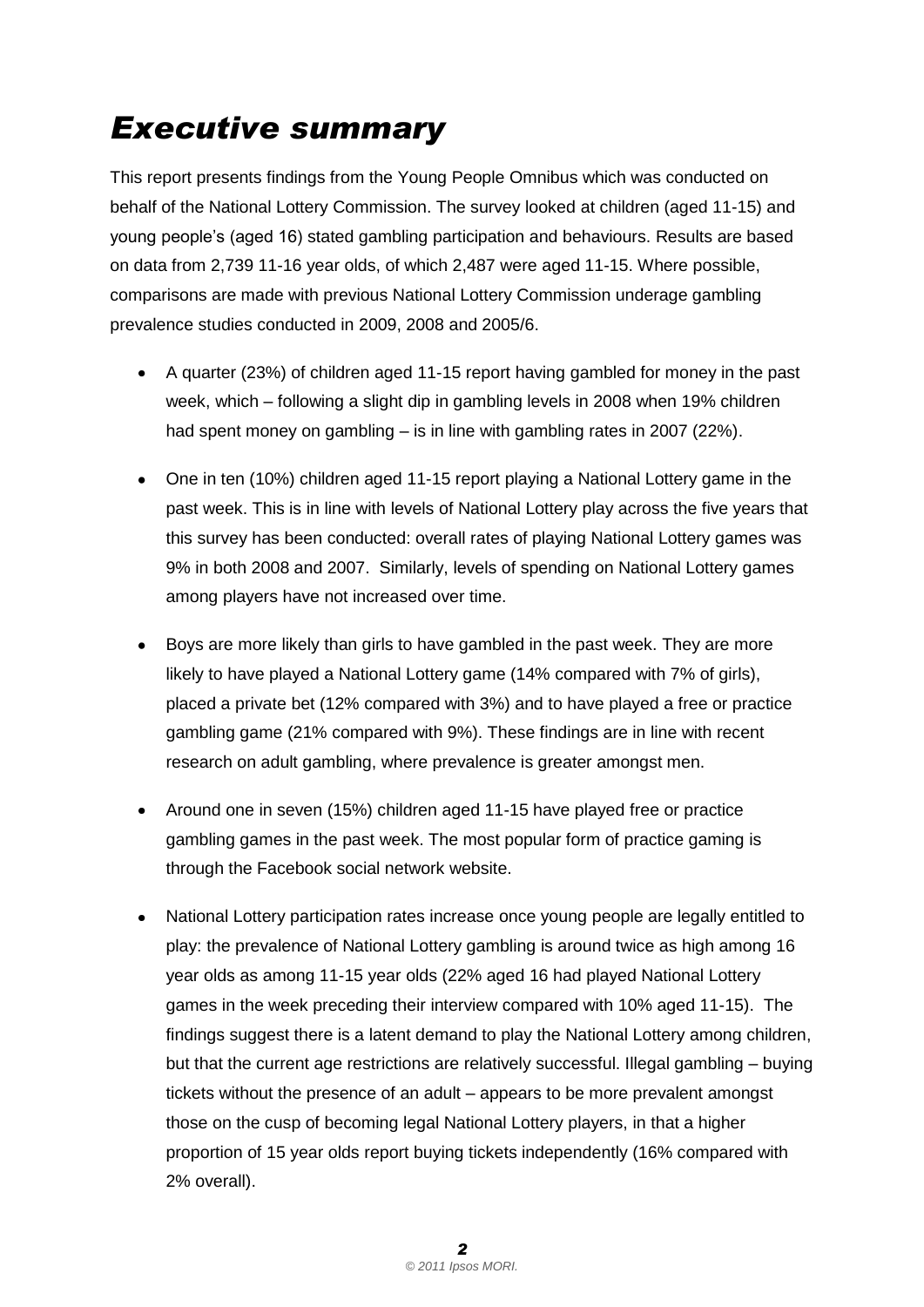- Awareness of the legal age to buy National Lottery products is less widespread than other age-restricted activities like smoking cigarettes or drinking alcohol. Less than half of children (47%) know the legal age for buying a Lottery ticket is 16, while twothirds (65%) know the legal age for buying cigarettes and three in five are aware of the purchasing ages for alcohol (62%) and placing a bet in a shop (60%). This is perhaps a reflection of the relatively high level of public attention given to the risks of drinking alcohol and smoking, and the subsequent emphasis parents place on these dangers to their children.
- Children aged 11-15 are most likely to buy National Lottery tickets from a corner shop or newsagent (46%), while a third (29%) buy tickets from a supermarket.
- Tickets purchased by children aged 11-15 are most likely to be done so at the weekend (49%). This is in line with purchasing times of young people aged 16.
- Isolating children's gambling behaviour from that of their parents is a challenging exercise. However the results indicate some parental involvement in the gambling activities that children report. The majority of children aged 11-15 (79%) report that an adult was present on the most recent occasion they purchased a ticket. In addition, child visits to the National Lottery website are usually made to check their parent"s numbers (79%). This indicates that a great deal of underage National Lottery play seems to be part of family life.
- Over one in ten (13%) children aged 11-15 have ever visited the National Lottery website, which represents a slight increase in visitor numbers since 2007 (9%). While the vast majority of website visits are to check parents" numbers (73%), there is nevertheless evidence to link previous visits with a greater likelihood of playing the National Lottery (17% versus 8% who have not visited the website in the past).

#### <span id="page-8-0"></span>**Discussion and implications**

**The results indicate that various forms of gambling appeal to the same children; as such, they reinforce the importance of collective regulatory action to tackle underage gambling,** as well as action against individual forms of gambling. Those who play National Lottery games, for example, are also more likely than average to gamble on other types of game. Likewise, children who play online trial gambling games show a greater propensity to engage in 'real' gambling for money, suggesting that children may get the same buzz from playing free games as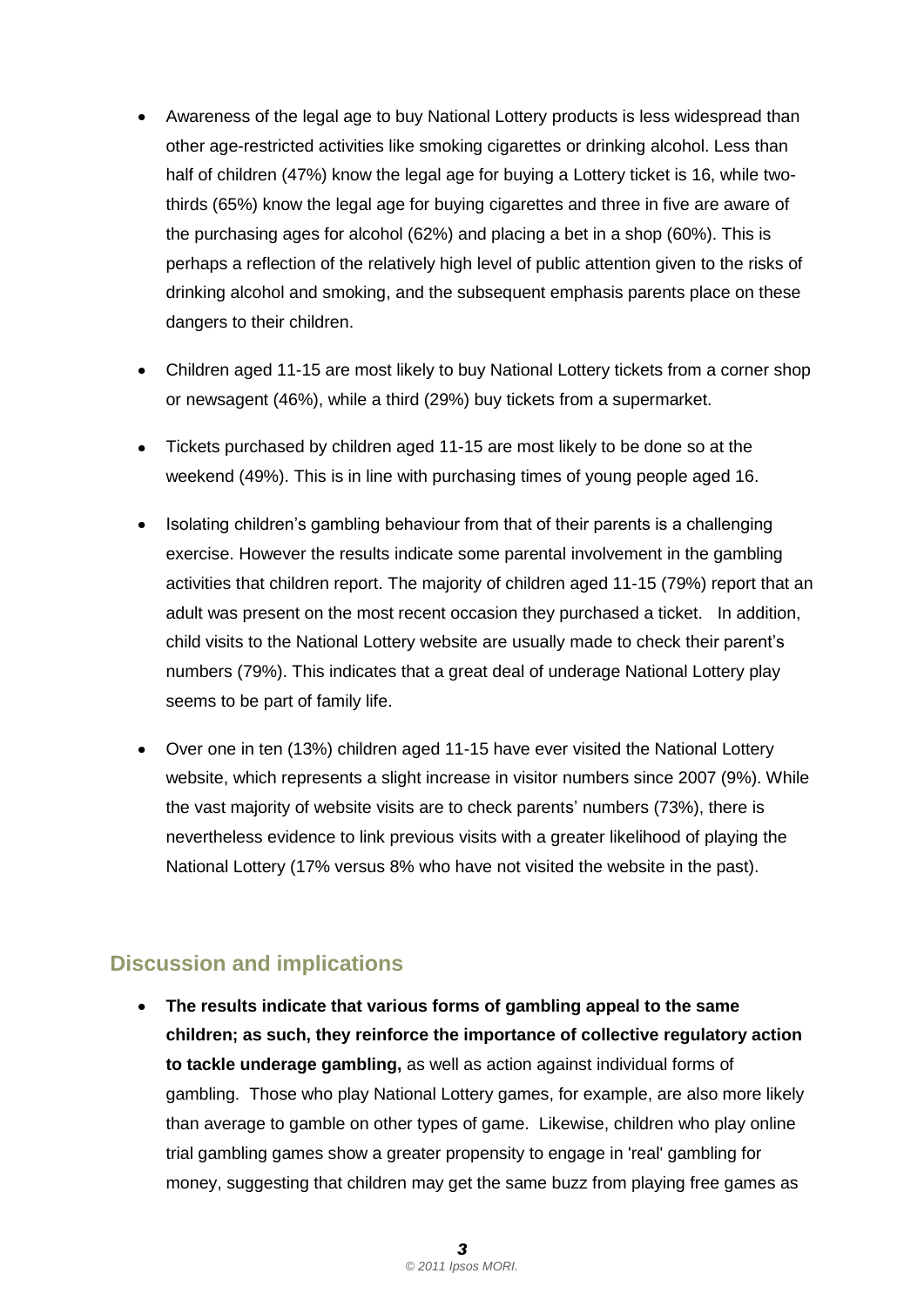gambling for money. **The findings suggest that monitoring children's access to free games, and ensuring they do not encourage gambling for money among under 16s, will continue to be important.**

- Collectively, the findings suggest that children's responses about their gambling experiences reflect parents' gambling habits as well as children's own. When asked about the details of their most recent purchase of a National Lottery ticket, three quarters of children reported they had been with their parents when buying the tickets; likewise, three quarters of those who had visited the National Lottery website had done so to check their parents' numbers. It is possible that children conflate their own behaviour with their parents' behaviour in their reporting, in the same way that children may say that they have a car or a house. As such, the results strongly suggest that **a proportion of the underage ticket purchases that are reported are likely to be supervised by parents** (if not made by parents on behalf of children). **Tackling underage gambling may therefore involve working with parents as well as children.** Further research to understand how families may gamble together – for example, in buying National Lottery tickets together, and watching the live draws on television – may help to unpick this further.
- **Rates of illegal underage gambling rises with age and peak at age 15, highlighting the need for ongoing vigilance among retailers to verify the age of children who may appear to be 16 when trying to buy tickets**.
- In general, **children's purchasing habits mirror those of adults**: the weekend and evenings are the most popular times for buying tickets. This is possibly because children were often with an adult when they were purchasing tickets. Nevertheless the findings highlight the fact that retailers will need to use constant vigilance, as children"s spending habits and patterns echo those of legal players. It is notable, for example, that children seem to rarely buy tickets on the way to or from school, possibly because school uniforms may make retailers more wary of selling to them.
- While cornershops are still the most popular location for children to buy tickets, **it will be important to take local variations in retailing environments into account so that monitoring activities are targeted appropriately**. Children tend to have bought tickets from cornershops and, to a lesser degree, supermarkets. Children in rural areas are more likely than children in urban areas to report buying tickets from post offices, while those in relatively deprived areas are more likely than average to say they bought tickets from cornershops.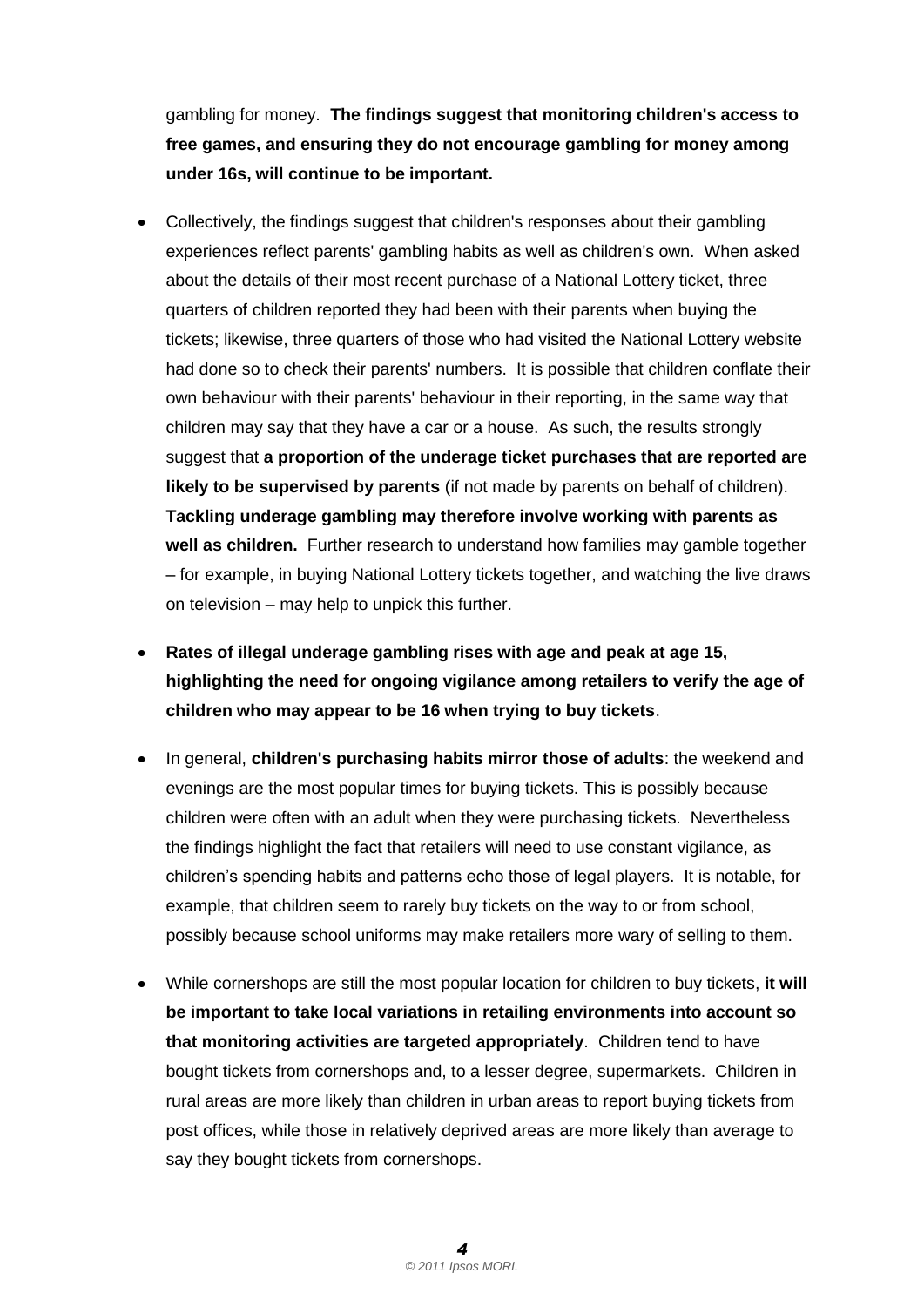- **There may be some value in tackling children's access to free online trial**   $\bullet$ **games.** There is a clear link between playing free trial games on the internet and gambling for real money (online and offline). However, **regulators will need to target a range of games and websites to monitor this effectively, as children report playing games on a wide variety of websites.** Beyond the playing of games on Facebook, there is no clear pattern in children"s exposure to online trial games.
- **More work to promote the legal age limits for playing the National Lottery may**   $\bullet$ **be of some value.** Children were less likely to know the legal age restrictions for playing the National Lottery than for other age-restricted activities like smoking and drinking. Notably, those who had actually played the National Lottery were more likely than average to think it was legal for under 16s to play the National Lottery. The direction of causality is unclear, in that children may be justifying the fact that they had already reported playing the National Lottery by reporting a lower age limit, although it seems possible that if children are accustomed to playing the Lottery with their parents they are unaware that they should not buy tickets independently.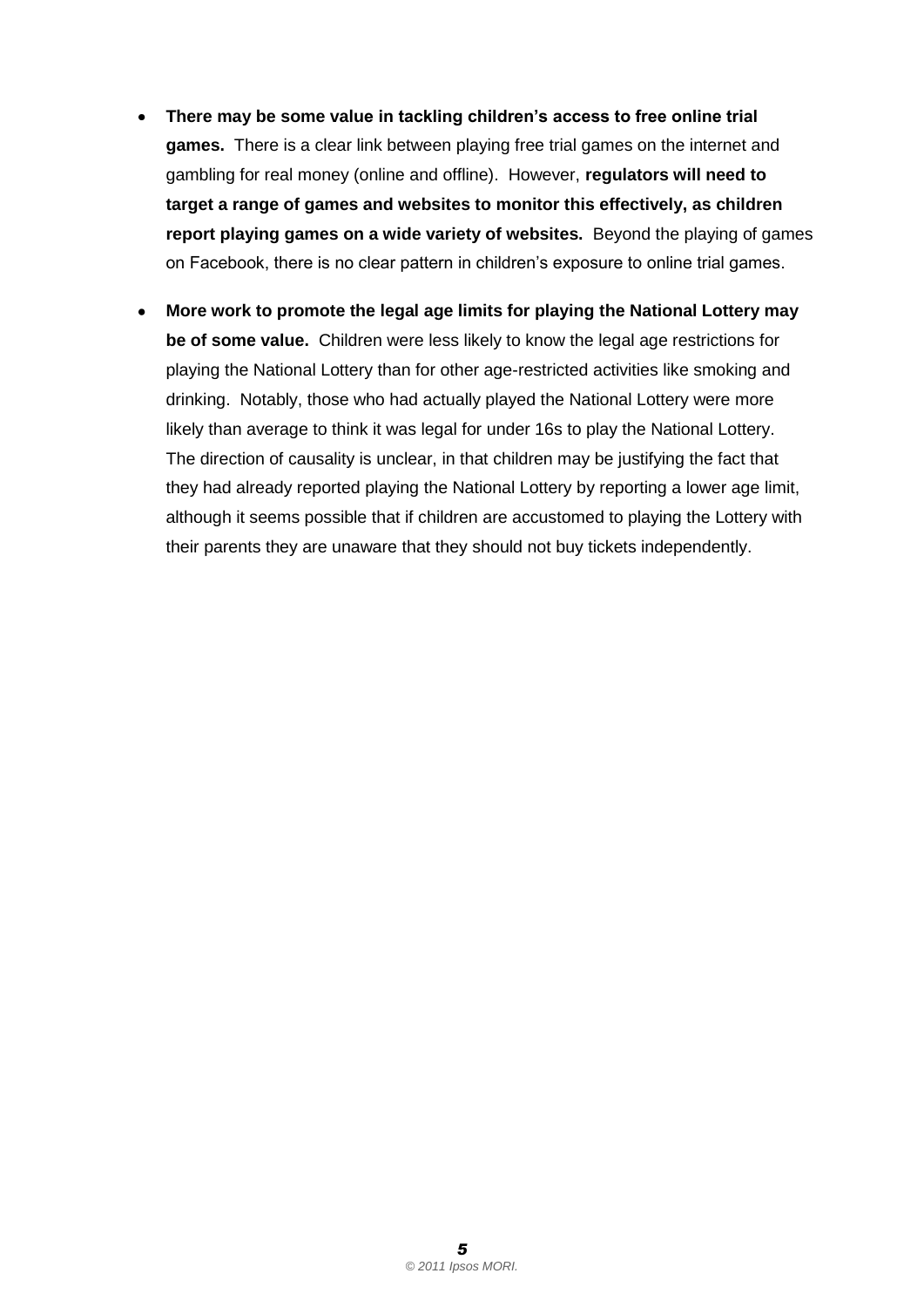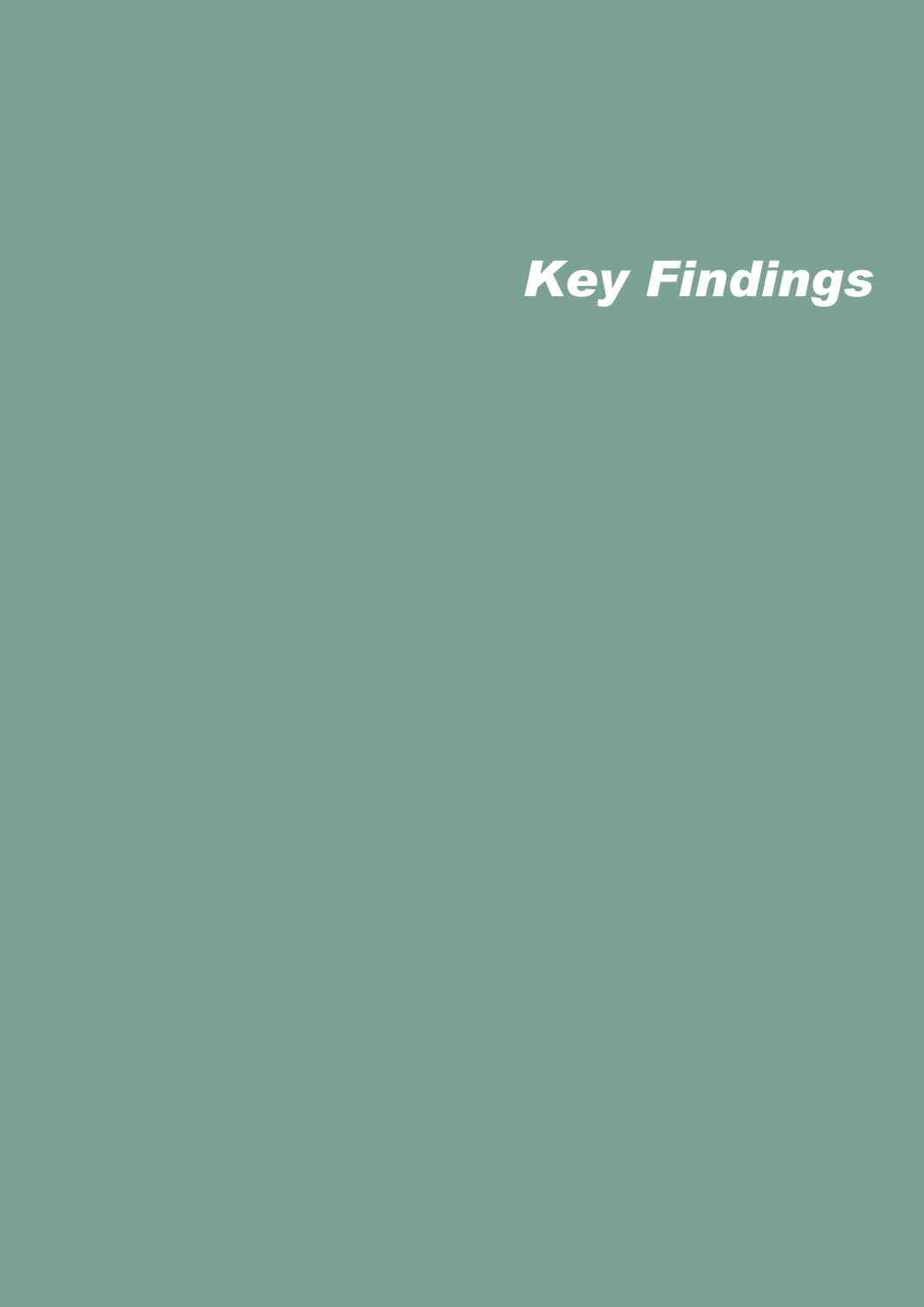# <span id="page-12-0"></span>*National Lottery and other gambling prevalence*

### <span id="page-12-1"></span>**Overall rates of gambling**

Young people were asked to indicate which of a list of gambling games they had spent their own money on during the past week. Almost a quarter (23%) of young people aged 11-15 said they had spent money on some form of gambling in the week preceding the survey. This level of underage gambling is in line with 2007 underage gambling rates, following a slight dip in 2008.



One in ten (10%) children aged 11-15 report having spent money on a National Lottery game in the past week. In terms of the type of National Lottery game this breaks down to

 $\overline{a}$ <sup>1</sup> 'Played any gambling game in past 7 days' includes all those who selected any pre-code gambling activity at this question. "Played any National Lottery game in past 7 days" includes all those who selected any National Lottery game. This includes 'Scractcards', 'Lotto (the main National Lottery draw)', 'any other National Lottery games' and 'National Lottery instant win games on the internet'. The code 'fruit machines/other gambling machines' is a combination of two separate codes, where previously just 'fruit machines was an options'.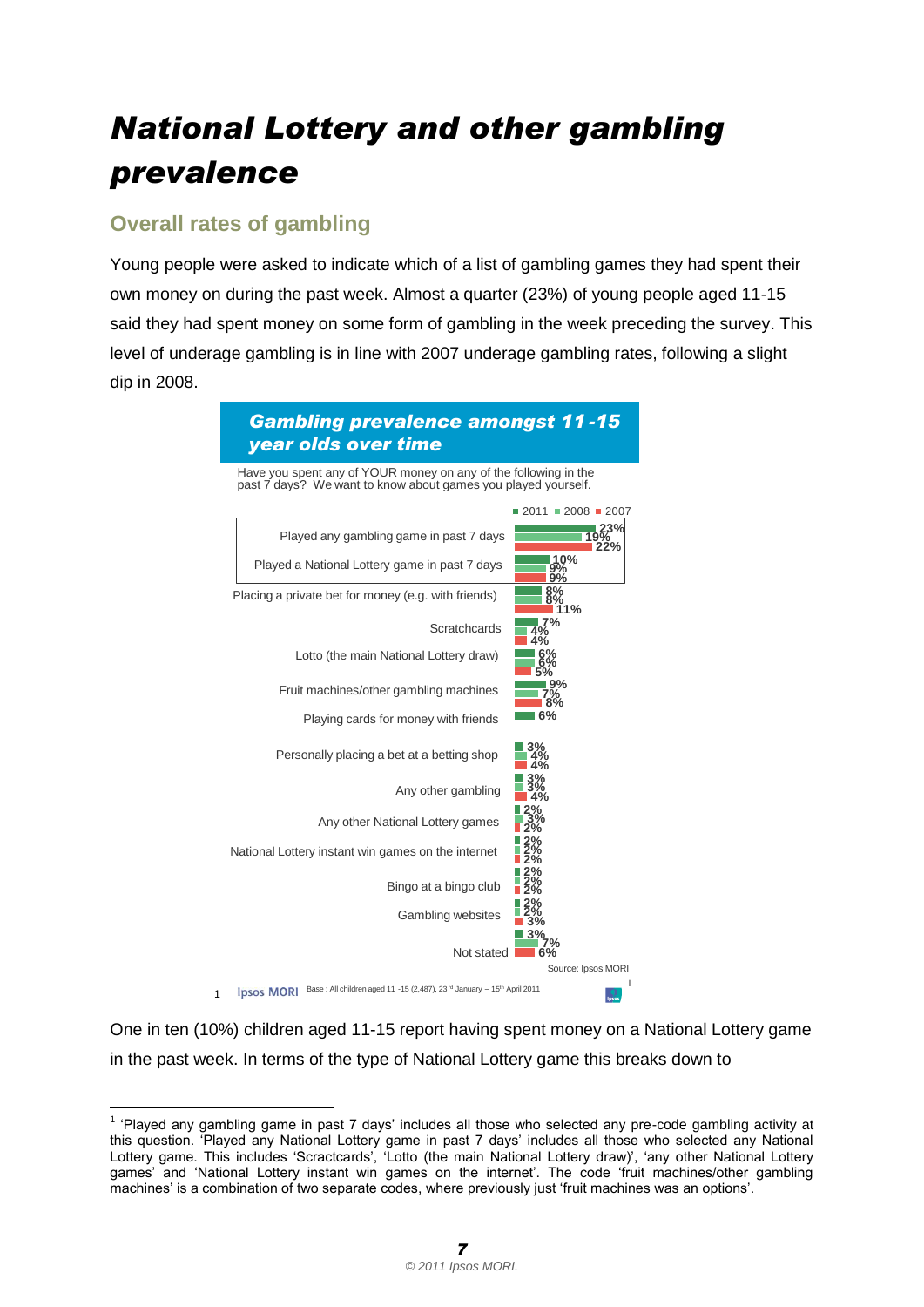purchasing of: Scratchcards (7%), Lotto (6%), instant win games online (2%) and other National Lottery games (2%).

Unregulated activity is the most prevalent form of gambling amongst children aged 11-15: one in ten (8%) report having placed an informal private bet for money, and six percent playing cards for money.

The survey also covered 16 year olds, and it is instructive to compare the gambling habits of 16 year olds with underage players. Sixteen year olds are twice as likely as those aged 11- 15 to have played a National Lottery game in the past week (22% compared with 10%). There are no significant differences in the rates of other forms of gambling between children aged 11- 15 and young people aged 16. The findings suggest there is a latent demand to play the National Lottery among children, but that the current age restrictions are relatively successful among 11-15s.

The proportion of children reporting they have gambled for money on any game has returned to 2007 levels, after a slight dip in 2008 gambling rates (23% in 2011, 19% in 2008 and 22% in 2007). Statistically, overall levels of National Lottery play have generally remained unchanged over the past six years; the proportion of children playing the National Lottery ranges from 9% to 11% but differences are not statistically significant. Looking at specific National Lottery products, rates of playing Lotto, other National Lottery games, and instant win games on the Internet are unchanged in 2011 compared with previous years. While the data suggests that rates of scratchcard play have increased in 2011, there were important changes in the wording of the question used in 2011 which mean that direct comparisons of the scratchcard data should be treated with caution. In 2011, we asked children about 'scratchcards', while in previous years this option explicitly mentioned *National Lottery* scratchcards.<sup>2</sup> Although questionnaire testing work had suggested that children tend to interpret 'scratchcards' as National Lottery scratchcards, it is possible that the use of a broader 'scratchcard' term in 2011 is linked to the slight increase in prevalence. The fact that the rates of underage play on all other Lottery and non-Lottery games has not increased over time suggests that the appeal of gambling to this age group, and their ability to access gambling games, has not increased for the under 16 group over this period.

 2 \*"National Lottery scratchcards (not free Scratchcards) which you bought in a shop" used in 2008. In 2007 the code wording was "National Lottery Sctachcards (not free scratchcards)".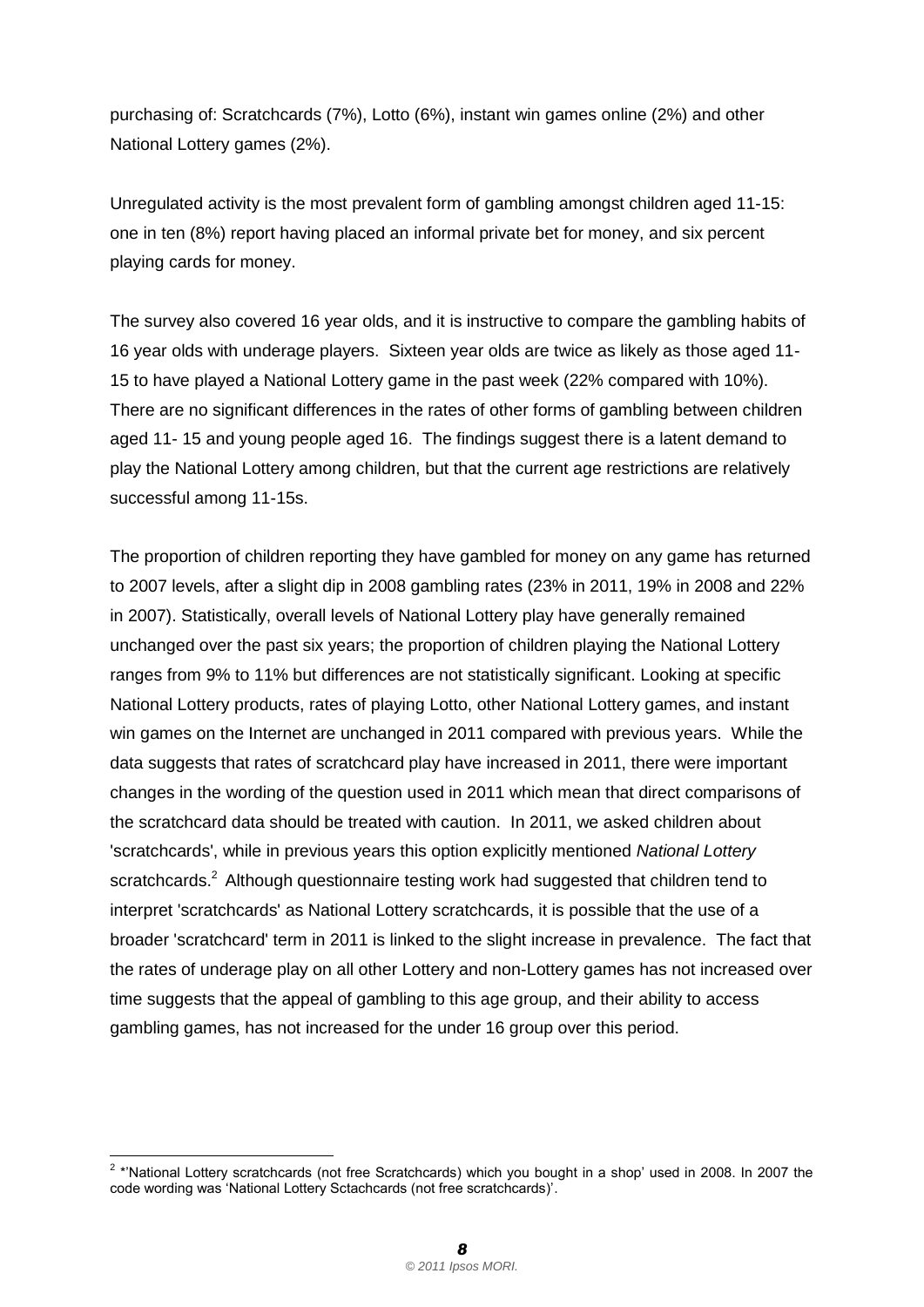|                                                                                                             | 2011           | 2008           | 2007     |
|-------------------------------------------------------------------------------------------------------------|----------------|----------------|----------|
| Base: all aged 11-16                                                                                        | (2,739)        | (2, 387)       | (2, 417) |
|                                                                                                             | %              | %              | %        |
| Played any gambling game                                                                                    | 23             | 19             | 22       |
| Played a National Lottery game                                                                              | 11             | 10             | 9        |
| Scratchcards*                                                                                               | 8              | $\overline{7}$ | 4        |
| Lotto (the main National Lottery draw) **                                                                   | 6              | 6              | 6        |
| Any other National Lottery games (e.g.<br>Thunderball, Hotpicks, EuroMillions, Dream<br>Number, Daily Play) | $\overline{2}$ | 3              | 3        |
| National Lottery instant win games on the<br>internet                                                       | $\overline{2}$ | 2              | 2        |
| Placing a private bet for money (e.g. with<br>friends)                                                      | 8              | 8              | 11       |
| Playing cards for money with friends                                                                        | 6              | n/a            | n/a      |
| Fruit machines/ Other gambling machines                                                                     | 9              | $\overline{7}$ | 8        |
| Personally placing a bet at a betting shop (e.g.<br>on football or horseracing)                             | 3              | 4              | 4        |
| Bingo at a bingo club                                                                                       | $\overline{2}$ | 2              | 2        |
| Gambling websites (e.g. internet poker, internet<br>casinos, internet bingo on sport or racing)***          | 2              | 2              | 3        |
| Any other gambling                                                                                          | 3              | 3              | 4        |
| No, none of the above                                                                                       | 73             | 73             | 71       |
| Not stated                                                                                                  | 3              | $\overline{7}$ | 6        |

#### **Table 1: Have you spent any of your money on any of the following in the past 7 days? We want to know about games you've played yourself.**

\*"National Lottery Scratchcards (not free Scratchcards) which you bought in a shop" used in 2008 and 2007. However in 2007 the code did not specify that the Scratchcard was bought in a shop.

\*\*Lotto was broken out into two codes in 2008 (Lotto played online or brought from a shop)

\*\*\*Other gambling websites used in 2008 and 2007

As in previous waves of this research, the results suggest that different forms of gambling appeal to the same types of children. This finding highlights the importance of linked regulatory activity across different gambling forms to tackle underage play. Specific findings include:

- Children who gamble on one game are more likely than average to gamble on other  $\bullet$ games. For example, three in ten (30%) children who played National Lottery games also played a fruit machine and a quarter (24%) played cards for money (compared with 6% overall).
- Children who have played free online trial gambling games are more likely than average to gamble for real money. Half (51%) of children who have played free or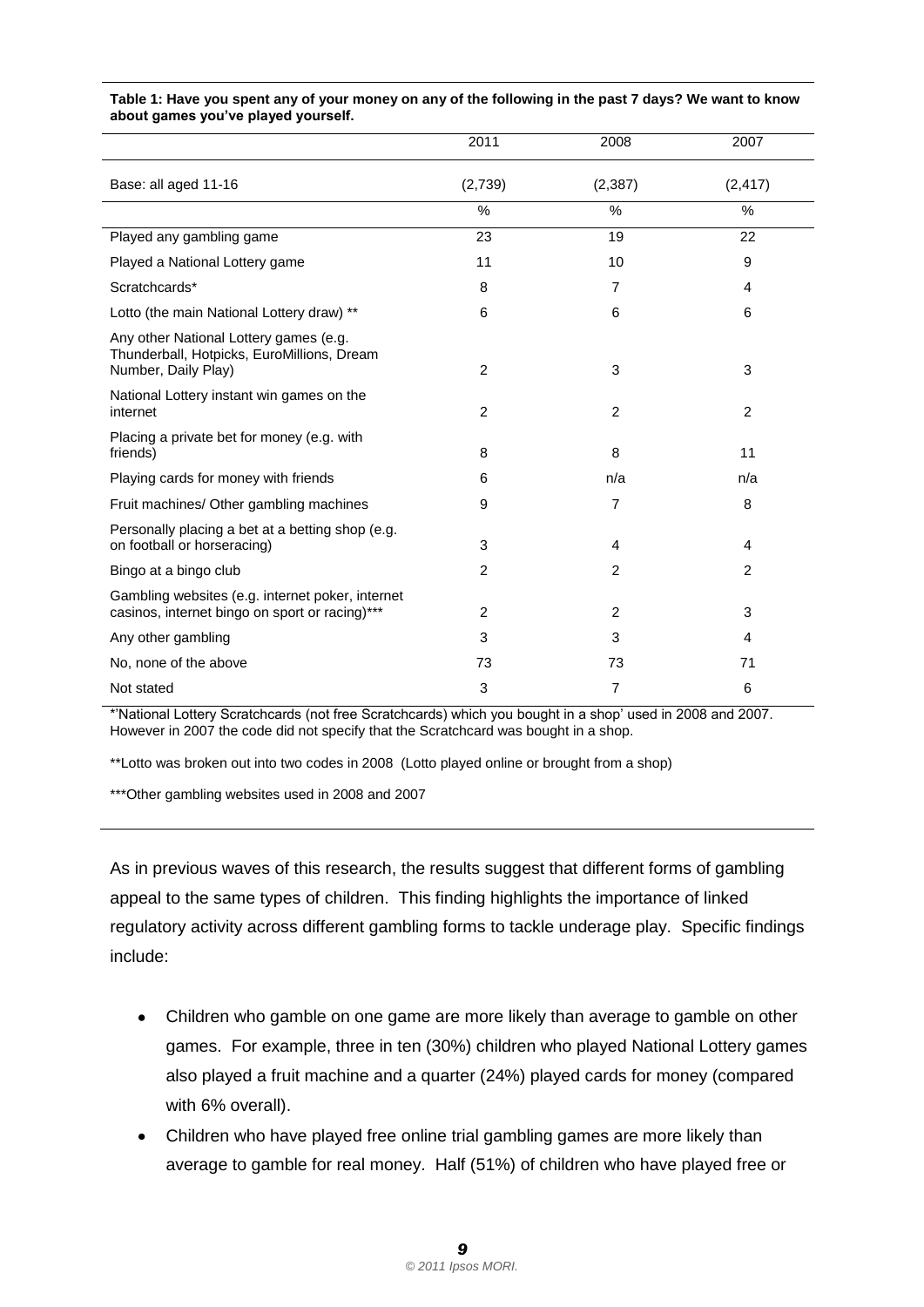practice games in the past week have also gambled for money, compared with a fifth (18%) of those who have not played free or practice games. This pattern continues across all gambling types, including National Lottery game play (26% versus with 8%), private betting (20% versus 6%), placing a bet personally in a betting shop (14% versus 1%) and playing Bingo at a club (14% versus 1%). It is possible that playing free games delivers the same thrill for some children as playing real money.

• The demographic profiles of those involved in gambling on different forms are similar. For example, boys are more likely than girls to spend money on gambling across a number of games. Boys are more likely to have gambled on a National Lottery game (14% compared with 7% of girls); placed a private bet (12% compared with 3%); played fruit machines (8% compared with 4%) and gambled on non-National Lottery websites (3% compared with 1%). This is in line with gambling patterns amongst the adult population where gambling is also more prevalent amongst men<sup>3</sup>.

Exposure to gambling generally is also linked with higher rates of gambling. For example, children who have visited the National Lottery website are more likely than other children to have gambled in the past week; this is despite the fact that the majority of children visited the website to check their parents' numbers rather than play themselves. Levels of gambling among those who have ever visited the National Lottery site are higher than gambling rates for non-visitors (33% compared with 20%). A fifth (17%) who have visited the National Lottery website have also played the National Lottery (compared with 8% who have not visited).

There are also a number of demographic and attitudinal differences between gamblers and non-gamblers:

- As highlighted above, and in common with all previous waves of this research, boys are more likely than girls to gamble both on National Lottery and non-National Lottery games.
- Those who say they are not doing well at school are more likely to have gambled in the past week (35% compared with 22% of those who say they are doing well).
- Children aged 11-15 who think luck is an important ingredient in getting on well in life are more likely than average to have gambled in the past week (27% versus 23% overall).

 $\overline{a}$ <sup>3</sup> See 2010 British Gambling Prevalence Survey for the Gambling Commission:

http://www.gamblingcommission.gov.uk/PDF/British%20Gambling%20Prevalence%20Survey%202010.pdf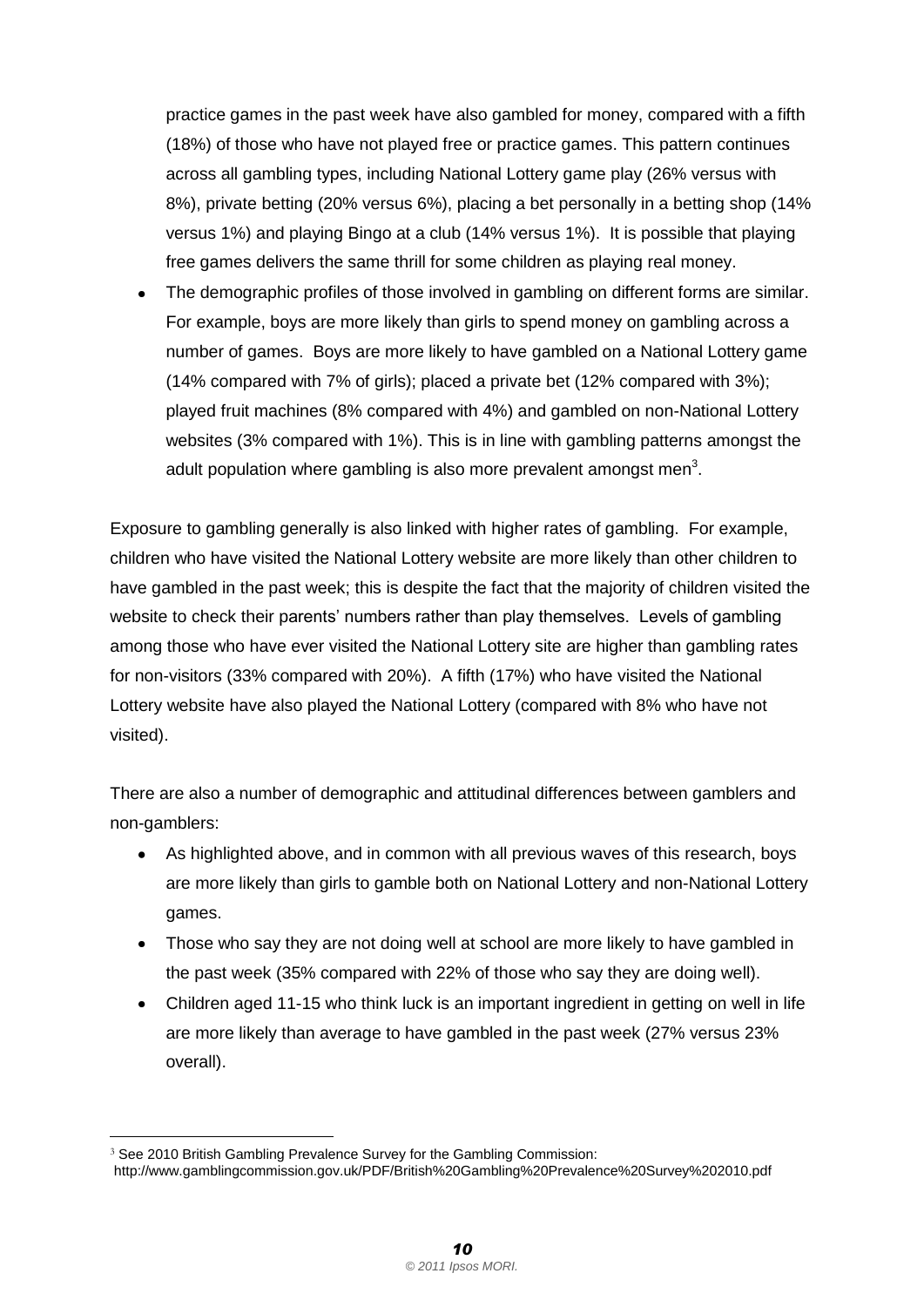• Previous waves of this research have highlighted a number of other demographic factors that are associated with higher rates of gambling, including living in deprived areas, and having no siblings. However, there were no clear differences on these domains in the current research, possibly due to the fact that smaller numbers were interviewed this year.<sup>4</sup>

### <span id="page-16-0"></span>**Free and practice gambling**

Children were asked whether they had played any free online practice gambling games in the seven days preceding the interviewing session. Fifteen percent have played free games online in the past week; this compares with 3% who say they have gambled online in the past week, and 13% who have *ever* visited the National Lottery website.

There is a great deal of variety in terms of the websites that children have visited to play games, suggesting that regulatory activity will need to cover a broad range of websites rather than focussing on a few websites that are typically popular with children. Notably, one in ten children (11%) say they have played free games on social networking website Facebook. However, beyond the popularity of Facebook there does not appear to be one website or type of game that has a particular appeal. We should also note that there are non-gambling games available on websites such as Facebook and Bebo, and therefore some of the reported activity here may reflect play on other types of game.

 $\overline{a}$ <sup>4</sup>http://www.natlotcomm.gov.uk/assets-uploaded/documents/Children%20and%20gambling%20- FINAL%20VERSION%20140709.pdf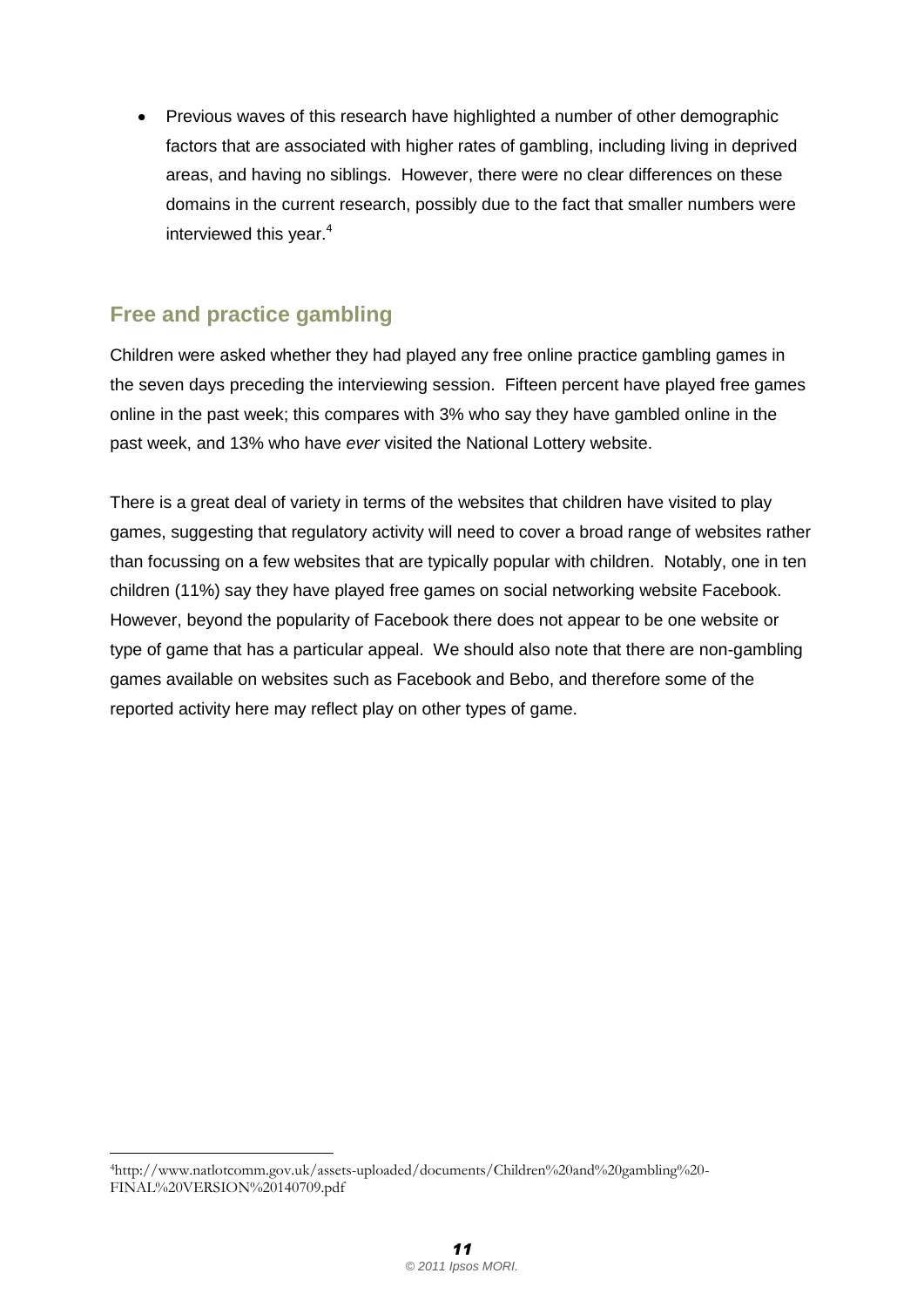# *Free or practice gambling games*

Have you played any of these free or practice gambling games on the internet in the past 7 days?

| Facebook gambling games                                                                   | 11%                |
|-------------------------------------------------------------------------------------------|--------------------|
| Free online poker                                                                         | $\blacksquare$ 5%  |
| Free online blackjack                                                                     | $\frac{12}{6}$     |
| Free online bingo                                                                         | $\vert$ 2%         |
| Free online roulette                                                                      | 12%                |
| Bebo gambling games                                                                       | 1%                 |
| Any other free or practice gambling games on the internet                                 | $\blacksquare$ 3%  |
| Don't know                                                                                | 4%                 |
| Not stated                                                                                | 3%                 |
| No, I have not played free or practice gambling games                                     | 78%                |
| Base: Children aged 11-15 (2,487), 23 <sup>rd</sup> January - 15 <sup>th</sup> April 2011 | Source: Ipsos MORI |
| <b>Ipsos MORI</b>                                                                         |                    |

Children aged 11-15 who gamble on more than one type of game, including the National Lottery, are substantially more likely to have also used free or practice games in the past week (48% multi-mode gamblers versus 15% on average). In line with the gender differences seen among those who gamble for money, boys are more likely than girls to have played practice and free games in the past week (21% compared with 9% of girls).

#### <span id="page-17-0"></span>**Awareness of legal age restrictions**

Knowledge of the legal age for purchasing a National Lottery ticket is relatively low compared with most other legal age restrictions. Less than half (47%) of children know the legal restriction for the purchase of a National Lottery ticket is 16. This is similar to levels of awareness about the legal age of driving (49%). Comparatively, two thirds (65%) know the purchasing age for cigarettes, while three in five are aware of the purchasing age for purchasing alcohol and placing a bet in a shop (62% and 60% respectively).<sup>5</sup>

Children, on average, tend to think the legal age restrictions are higher than they are in reality. Notably, however, those who have actually played the National Lottery in the past

<sup>————————————————————&</sup>lt;br><sup>5</sup> The legal age for buying each product is: a National Lottery ticket (16); cigarette, alcohol or placing a bet (18) and to drive a car (17).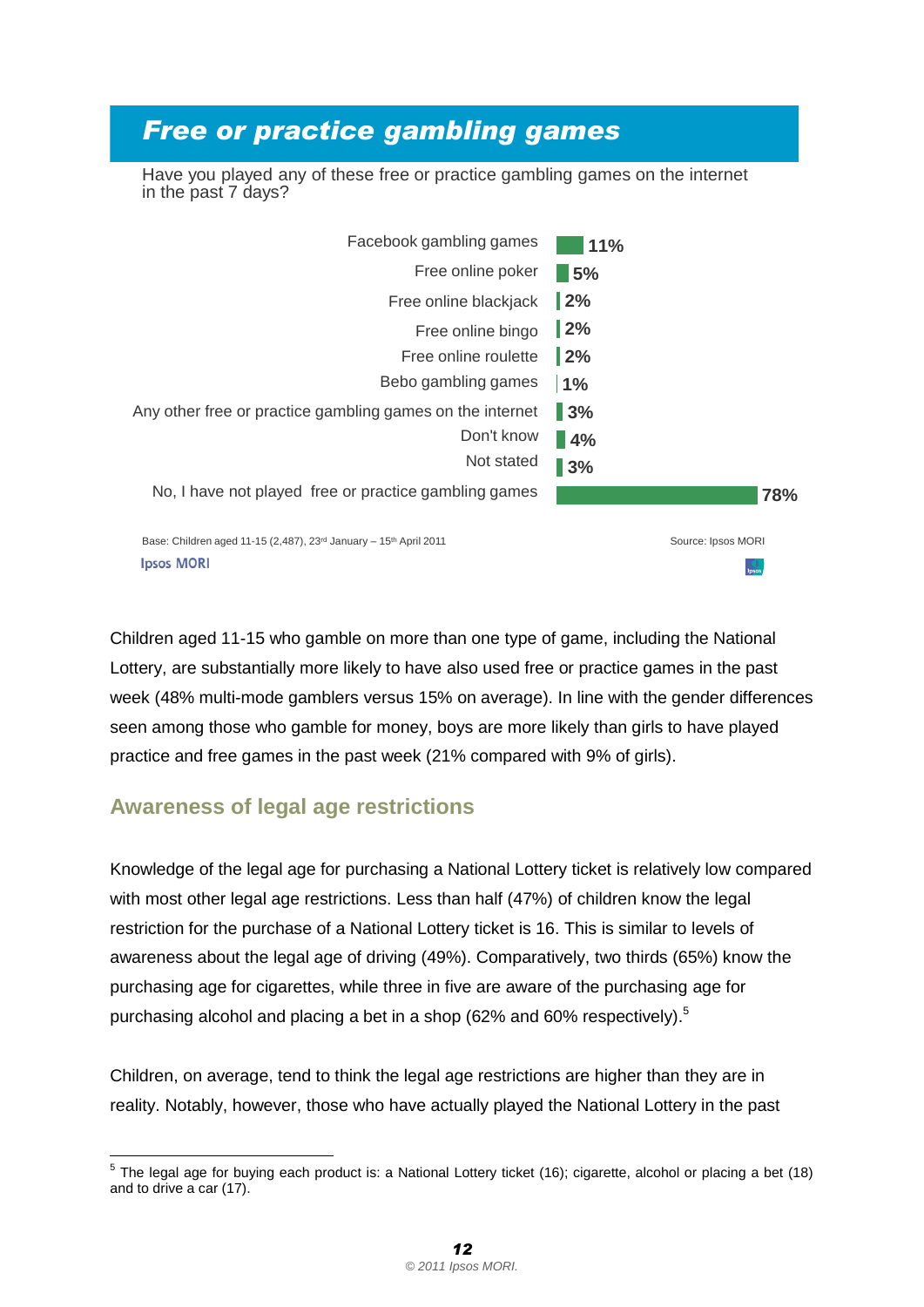week are more likely than others to think the legal age limit is under 16 (10% compared with 6% overall). The direction of causality is unclear here: those who have played the National Lottery may have been unaware that they were too young to buy tickets legally, or those who had admitted to playing the National Lottery earlier in the survey may have tried to justify their behaviour by stating a lower age limit. The following chart shows the mean "legal age" estimates for each type of activity.

## *Knowledge of legal age restrictions*



How old do you think you have to be to do each of these things, by law? (mean ages shown)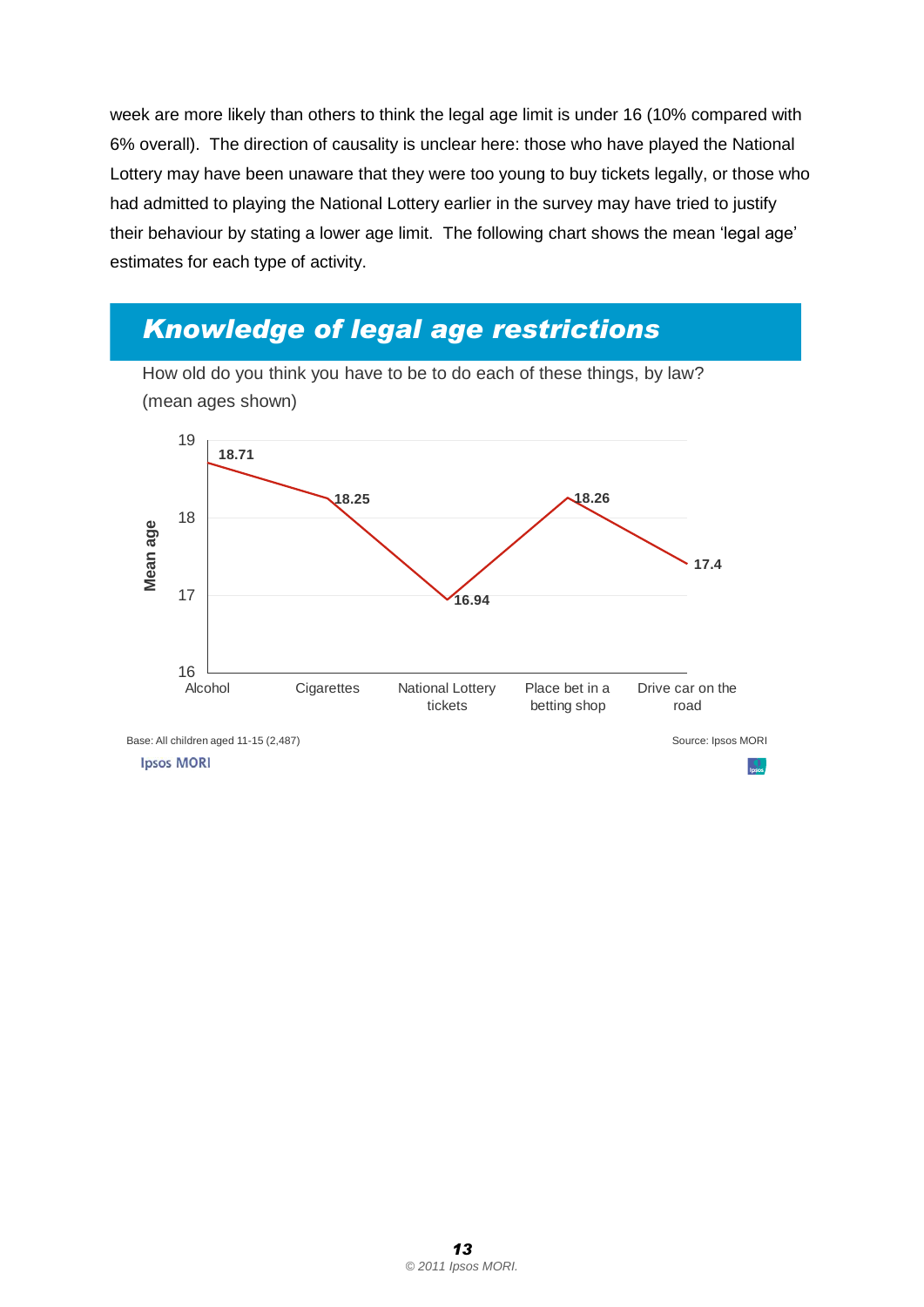# <span id="page-19-0"></span>*National Lottery gambling behaviour*

### <span id="page-19-1"></span>**Where children buy National Lottery tickets**

Children were asked to specify the details of their most recent purchase of a National Lottery ticket, including where they bought tickets, who they were with when buying, and how much they spent on tickets.

The pattern of findings about the location of ticket purchases are broadly consistent with previous waves of the research. Children who have ever bought tickets most commonly purchased them at cornershops (46%), with supermarkets also used by a substantial minority (29%). Other retail outlets are also used including post offices (10%), petrol station shops (6%) and the National Lottery website (3%).

#### *Location of last National Lottery ticket purchase*

The last time you bought National Lottery tickets (e.g. Lotto and Euromillions) or Scratchcards, WHERE did you buy them?



Base: All children aged 11-15 who have bought a National Lottery ticket in the past and remember where it was bought (358) 23rd January - 15<sup>th</sup> April 2011

Source: Ipsos MORI

**Ipsos MORI**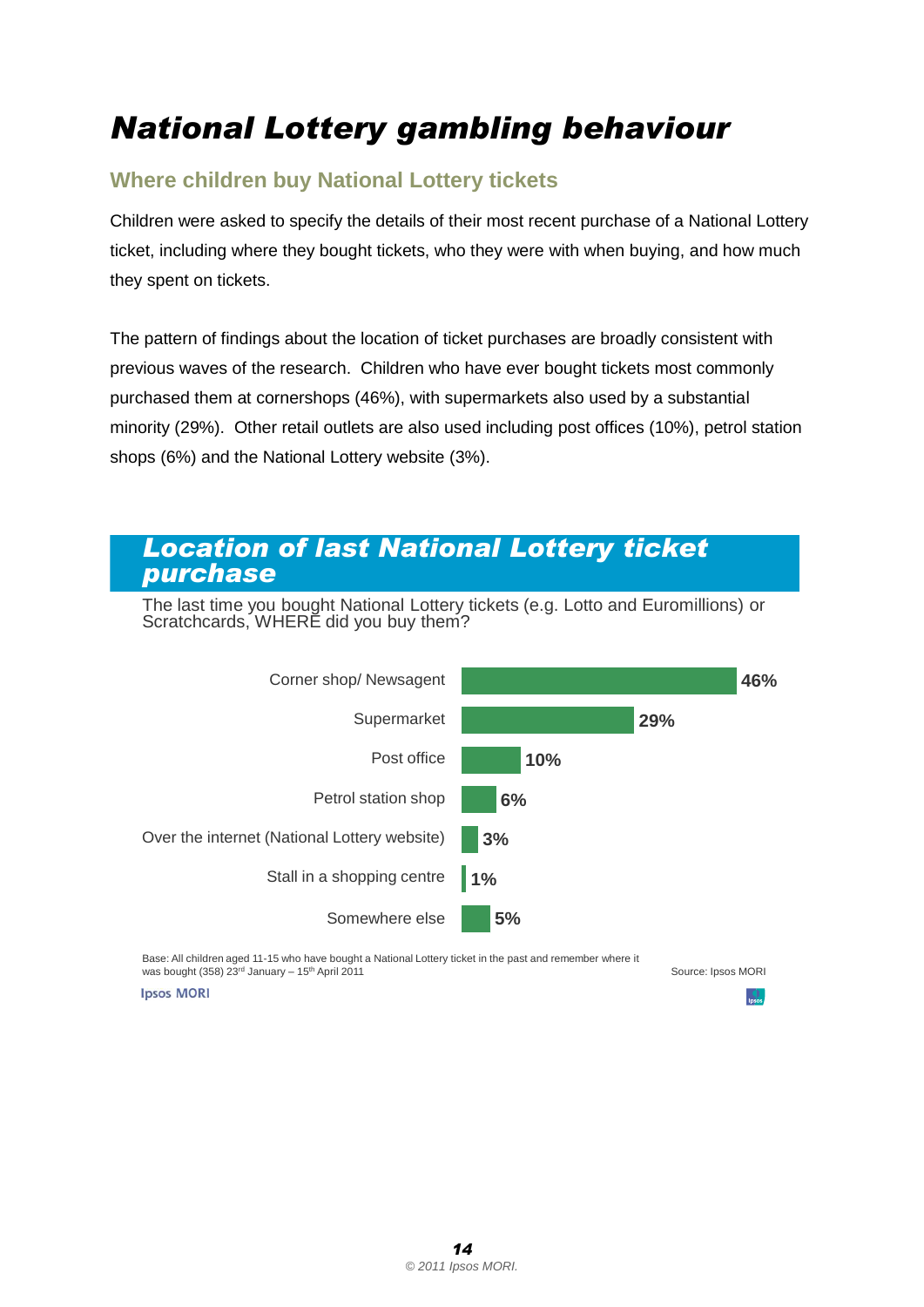There are some differences in the profile of children using the main ticket outlets:

- Corner shop purchases are more likely to be made by those attending schools in deprived areas<sup>6</sup> (57% compared with 46% overall) and by those attending a school in a town or city (50% versus 25% of those living in a rural location).
- Those living in rural locations are more likely than others to purchase tickets from post offices (24% compared 7% of those living in urban locations). This may be explained to some extent by relative volume of post offices in rural areas and that the premises are often combined with newsagents.

#### <span id="page-20-0"></span>**When are National Lottery tickets purchased?**

Young people were asked when they last bought a National Lottery ticket. Children aged 11- 15 who have previously purchased a ticket most commonly buy them at the weekend (49%). This is in line with adult purchases<sup>7</sup>, most of which occur before the main weekend National Lottery draws. Other popular times to purchase a ticket are in the evening after school (24%) and during the holidays (20%). However most children do not report buying tickets in and around regular school hours with only a very small proportion bought either on the way to school, during breaks or on the way home from school (2% of purchases are made at each of these times). This is probably a reflection of school uniforms providing a clear way for shop-keepers to identify those of school age, and who therefore may be aged under 16.

 $\overline{\phantom{a}}$ 

 $^6$  This represents the top third of the English IMD

<sup>7</sup> http://www.gamblingcommission.gov.uk/PDF/British%20Gambling%20Prevalence%20Survey%202010.pdf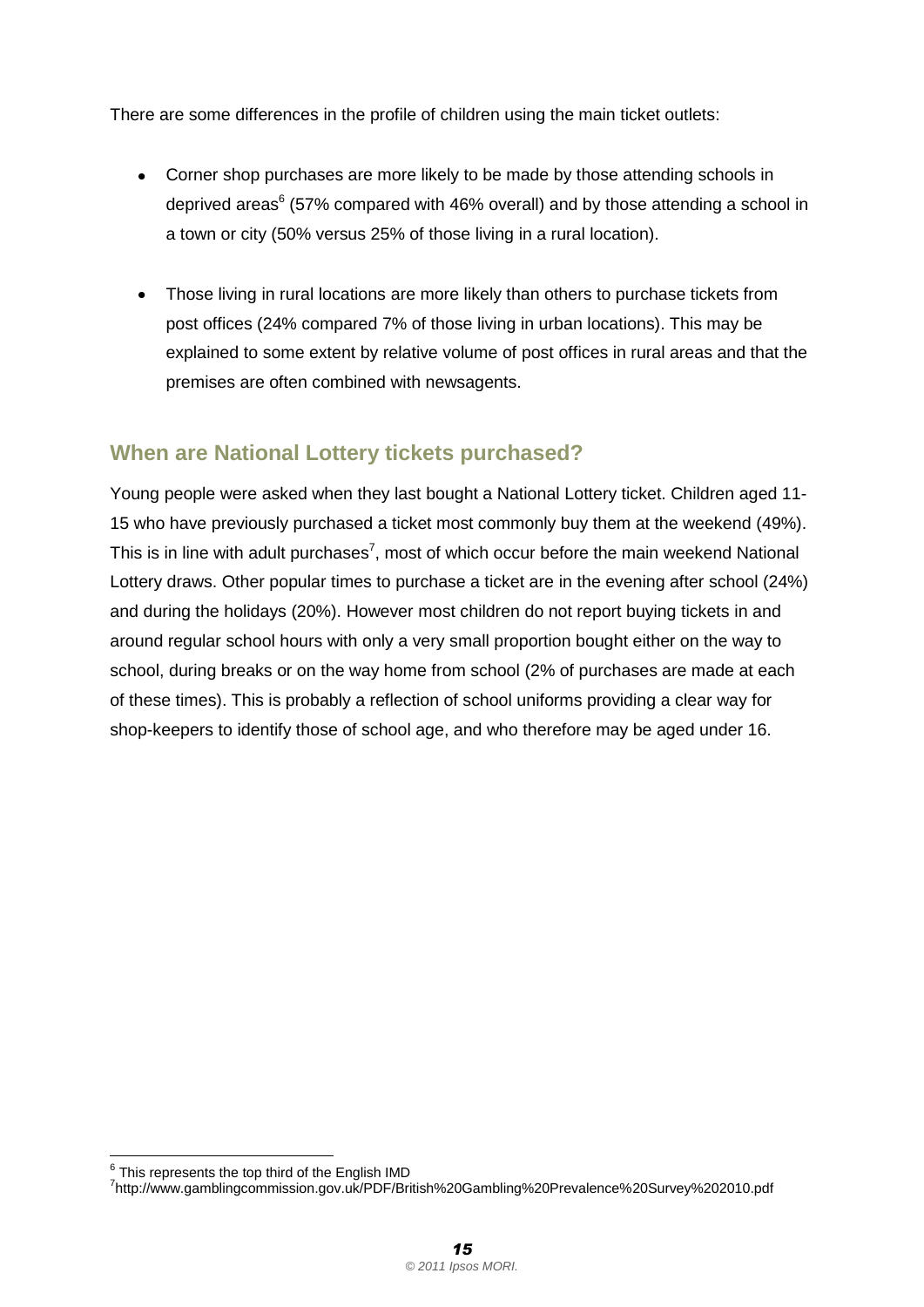### *Time of last National Lottery ticket purchase*

The last time you bought National Lottery tickets (e.g. Lotto and EuroMillions) or Scratchcards, WHEN did you buy them?



There were few differences between different groups of children in terms of when tickets are purchased. However, there were some small differences:

- Girls are more likely to buy tickets at the weekend compared with boys (57%  $\bullet$ compared with 49% overall); and
- 16 year olds generally buy tickets at similar times to 11-15s, but are slightly more likely to obtain a ticket on the way home from school (8% compared with 2% of underage gamblers).

#### <span id="page-21-0"></span>**Who accompanies children when they purchase a National Lottery ticket?**

Children were asked who they were with on the most recent occasion they bought National Lottery tickets. The results strongly indicate that a great deal of children"s play is done with adults rather than independently or with other underage players. Four in five (79%) tickets purchased were bought accompanied with someone aged 16 or over: 73% were with their parent or guardian and one in ten with a legal aged friend or sibling (12% and 7% respectively). Conversely, one in ten (8%) were bought with someone aged younger than 16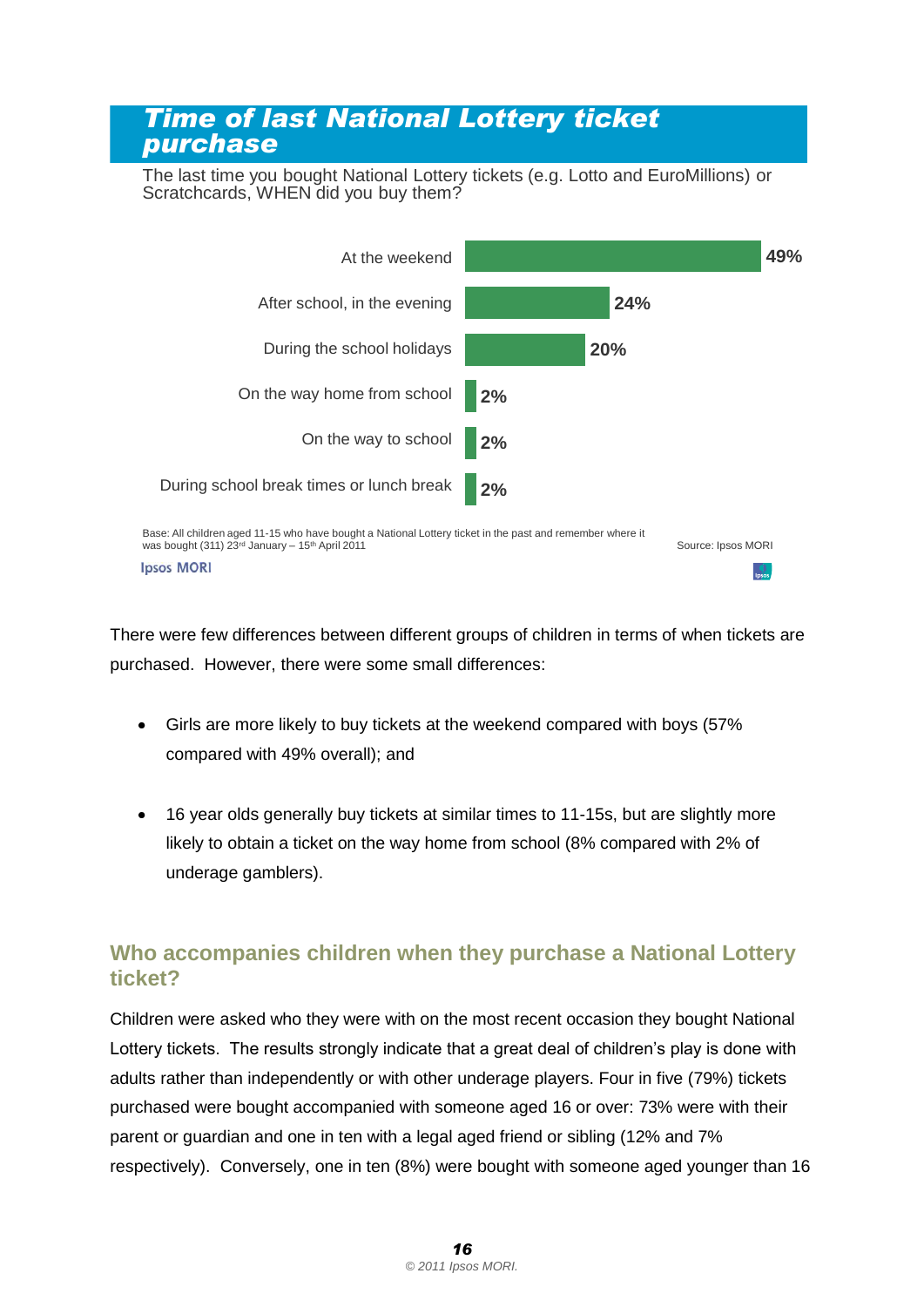(6% with a friend and 3% with a sibling aged under 16) and one in twenty (5%) were on their own. It is notoriously difficult to isolate legal and illegal purchasing of National Lottery tickets<sup>8</sup>, but the results strongly suggest a proportion of underage play is likely to be done under parental supervision. They also suggest that much underage play that is evident in the results is likely to be legal, rather than illegal play.

Clear illegal purchasing of National Lottery tickets, where children aged 11-15 report buying on their own, is most widespread amongst 15 year olds (16% versus 2% of 11-15 year olds on average). The findings indicate the need for vigilance among retailers among children who appear to be 16 years of age, and the need for identity checks to verify children's ages.

#### *Who is present when the National Lottery tickets are purchased?*

The last time you bought National Lottery tickets (e.g. Lotto and EuroMillions) or Scratchcards, who were you with when you bought them?





Parent-accompanied National Lottery play is most widespread amongst younger age groups and decreases as children get older. Almost nine in ten (86%) 11-12 year olds were accompanied by an adult, compared with seven in ten (69%) 13-14 year olds and two in five (40%) 16 year olds. Two in five (43%) of young people aged 16 were on their own when they last bought a National Lottery ticket compared with one in five (18%) 15 year olds.

 $\overline{\phantom{a}}$ 

 $8$  It is difficult to ascertain through quantitative means whose money is being spent, who was at the shop counter, and who handed over the money at the counter.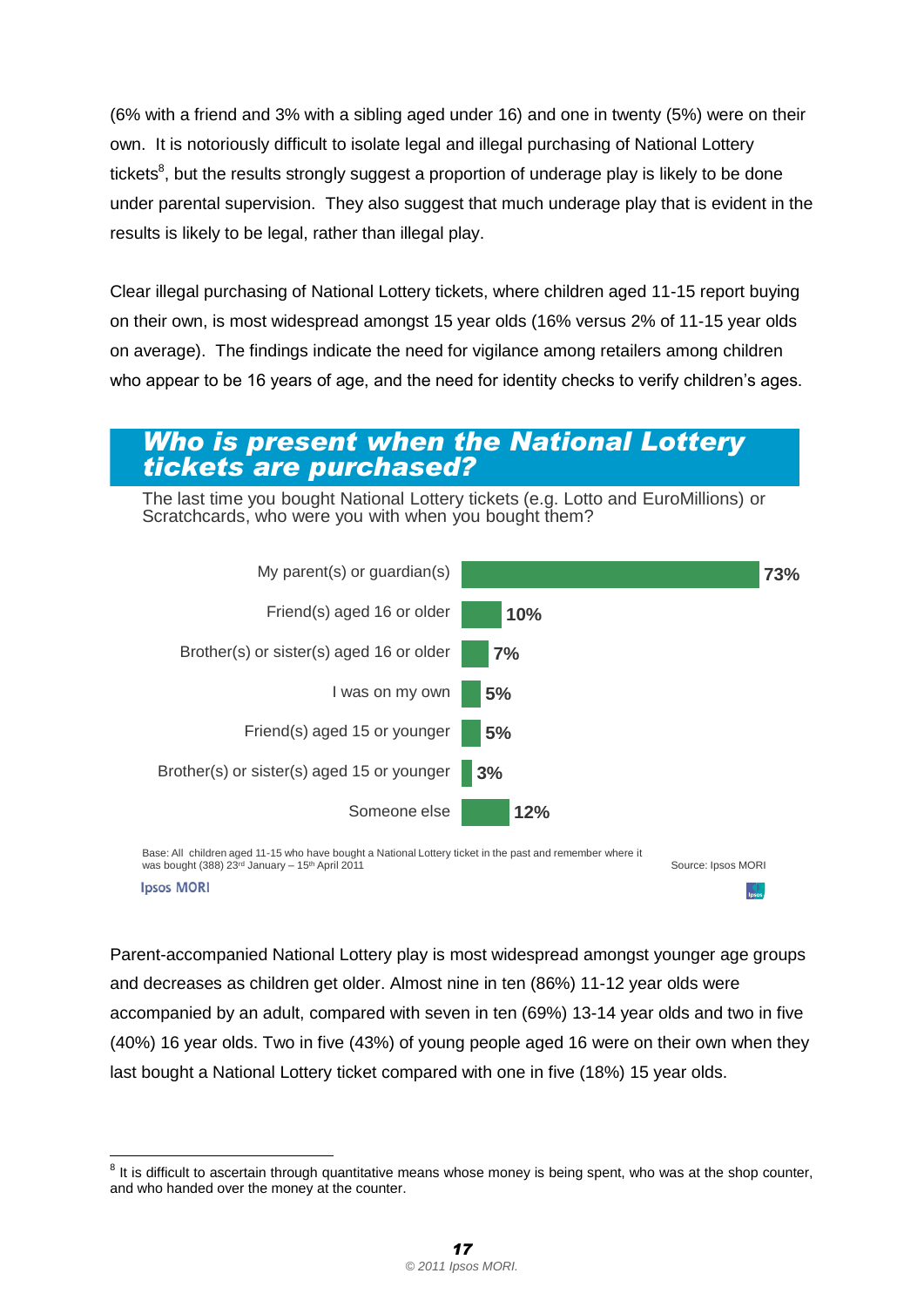### <span id="page-23-0"></span>**Amount of money spent on purchasing Lotto tickets**

Those who had bought tickets in the past week were asked to specify the amount they had spent on them. Almost half of 11-15 year olds (45%) say they spent between £1-£2, a third (32%) spent £2-£5 and one in five (18%) over £5.

Comparisons of spending habits over time are limited by the small numbers of children who have bought National Lottery tickets (and therefore small numbers of respondents answering these questions). However, the proportion of child Lotto players reporting they spent over £5 in the past week appears to have decreased over time.

|                                                                                 | $11-16(2011)$ | $11-15(2011)$  | 11-15 (2008) | 11-15 (2007) |
|---------------------------------------------------------------------------------|---------------|----------------|--------------|--------------|
| Base: all those who bought a National<br>Lottery ticket and specified an amount | (119)         | (85)           | (89)         | (81)         |
|                                                                                 | $\%$          | $\%$           | $\%$         | $\%$         |
| Less than £1                                                                    | 3             | $\overline{4}$ | 10           | 6            |
| £1.00                                                                           | 32            | 30             | 23           | 25           |
| £1.01 - £2.00                                                                   | 20            | 15             | 6            | 24           |
| £2.01 - £3.00                                                                   | 11            | 12             | 8            | 8            |
| $£3.01 - £4.00$                                                                 | 8             | 7              | 14           | 3            |
| £4.01 - £5.00                                                                   | 11            | 13             | 8            | 9            |
| £5.01 - £10.00                                                                  | 3             | $\overline{2}$ | 10           | 9            |
| £10.01 - £20.00                                                                 | 4             | 5              | 9            | 3            |
| £20 or more                                                                     | 9             | 11             | 15           | 13           |
| More than £5                                                                    | 15%           | 18%            | 33%          | 23%          |

**Table 2: Amount of money spent on Lotto in the seven days preceding survey completion**  (And how much of your own money did you spend on Lotto in the past 7 days?<sup>9</sup>)

Spending on Lotto appears to differ across sub-groups, although findings are purely indicative and cannot be made with confidence due to very small base sizes. It appears that as with overall gambling prevalence, boys tend to have a greater propensity than girls to spend higher amounts of money on Lotto. In addition high spenders include players of free or practice games and players who gamble on multiple games $^{\text{10}}$ .

 $\overline{a}$  $9$  Codes which do not sum to 100% is due to rounding. This is the case with 2008 figures where the percentages add up to 103%.

 $10$  Findings cannot be provided with statistical confidence due to small base sizes. However looking at raw figures the following sub-groups appear more likely to spend over £5 on Lotto over the course of a week: boys (15 versus 1 girl); players of free or practice gambling (11 versus 5 who have not played a free or practice game in the past week) and players of multiple games (13 versus 3 non-multiple format players).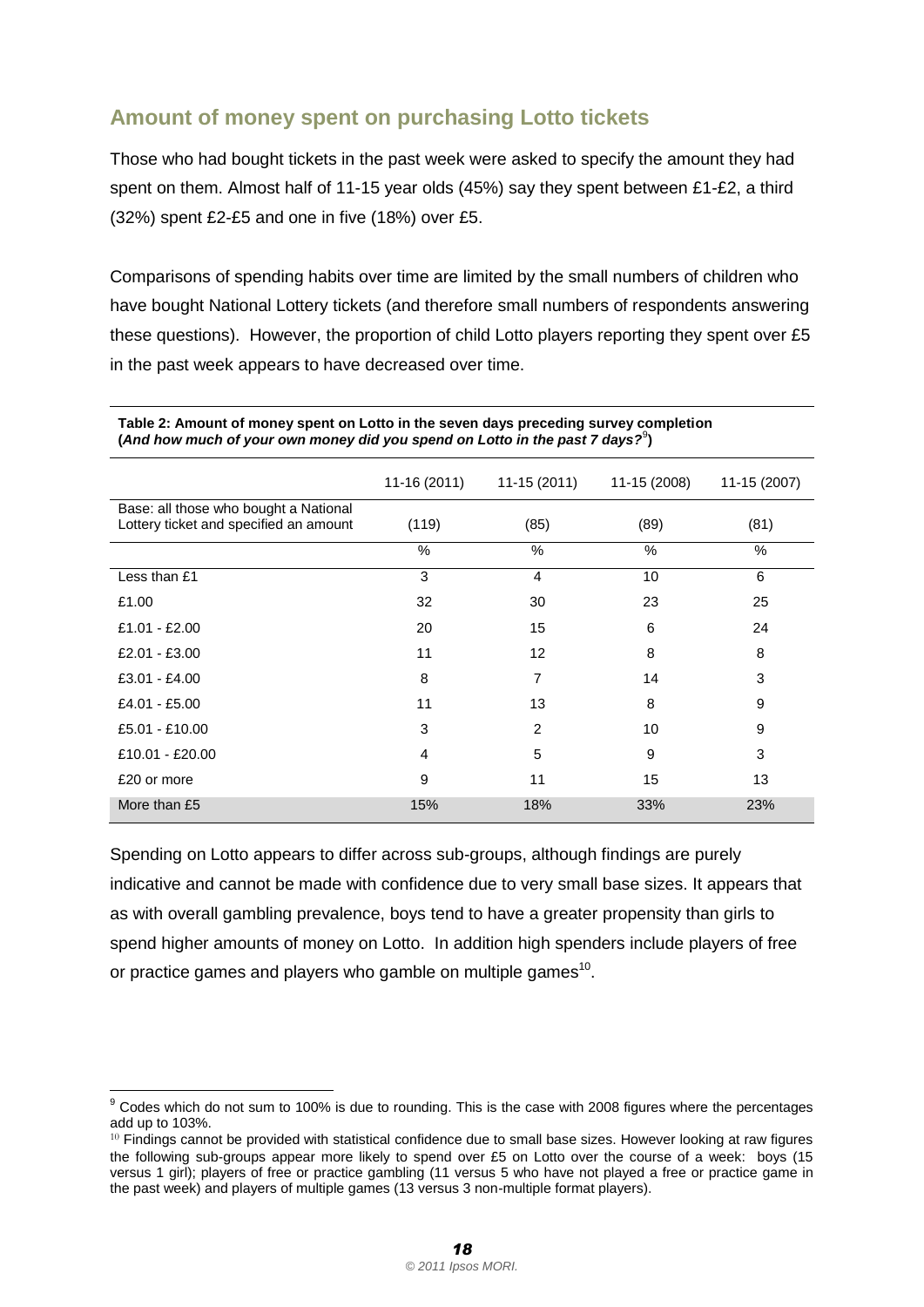# <span id="page-24-0"></span>*National Lottery website*

Just over one in ten (13%) children aged between 11-15 have visited the National Lottery website.

Active gamblers are among those most likely to have visited the website. A fifth (22%) who have spent money on National Lottery games in the past week and almost a quarter (23%) who have played free or practice games in the past week have visited the website (compared with 13% overall).

Furthermore, those attending schools in areas of social deprivation<sup>11</sup> are more likely to have visited the website (16% compared with 13% overall).

As illustrated in the following chart, the proportion of children who have visited the National Lottery website has risen slightly since 2007 (13% now report having visited the website compared with 9% in 2007).



### *Visits to the National Lottery website*

 $\overline{a}$  $11$  Figures based on a high IMD (Index of Multiple Deprivation) rating - the top third most deprived segment - in England. IMD is based on postcode, and in this case, reflects how poor or affluent the area of the school is. Postcodes are given a value between 1 and 100 (1 being the highest level of prosperity and 100 the lowest).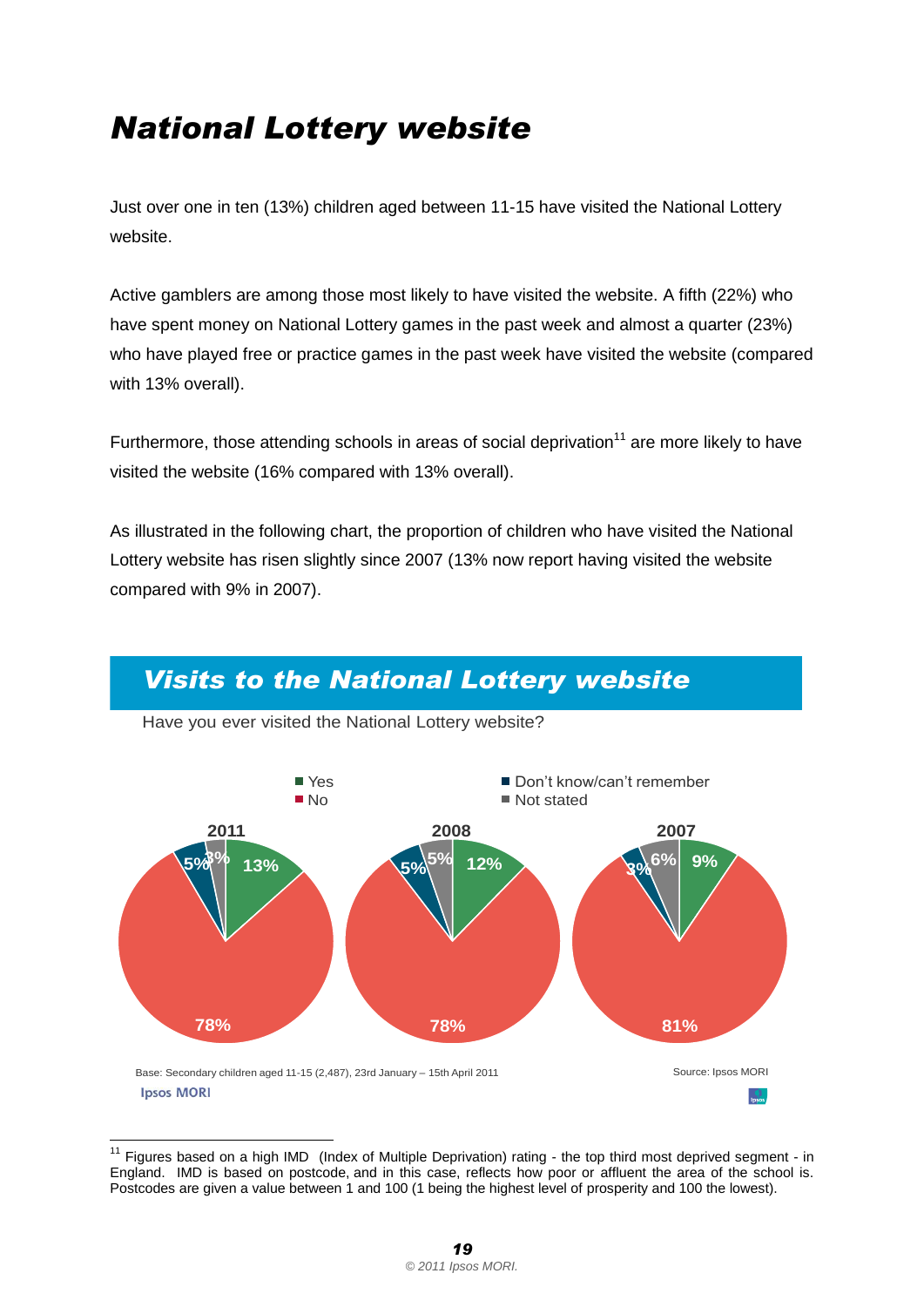The vast majority (79%) of children say their visit to the National Lottery website was made to check their parent or guardian"s National Lottery numbers, while one in ten (9%) visit to play games for money (5% with someone else"s money and 3% with their own).

Patterns of website use are broadly in line with 2008 when 'checking parent's numbers' was also the main reason for visiting. However, as a possible result of tighter controls, young people are now less likely to say they visited the website to play games with their own money or someone else"s money (3% and 5%, respectively, compared with 10% and 9% in 2008). Other reasons for visiting the National Lottery website are single visits out of interest (7%) and to do some research for a school project (4%), while some say they visited by mistake (4%).

### *Reasons for visiting the National Lottery website*

Thinking about all the times that you"ve been to the National Lottery website, which of the following reasons below, if any, explain why you went to that website?



Base: All children aged 11-15 who visited the National lottery site2011 (323), 23<sup>rd</sup> January – 15<sup>th</sup> April 2011 Source: Ipsos MORI **Ipsos MORI**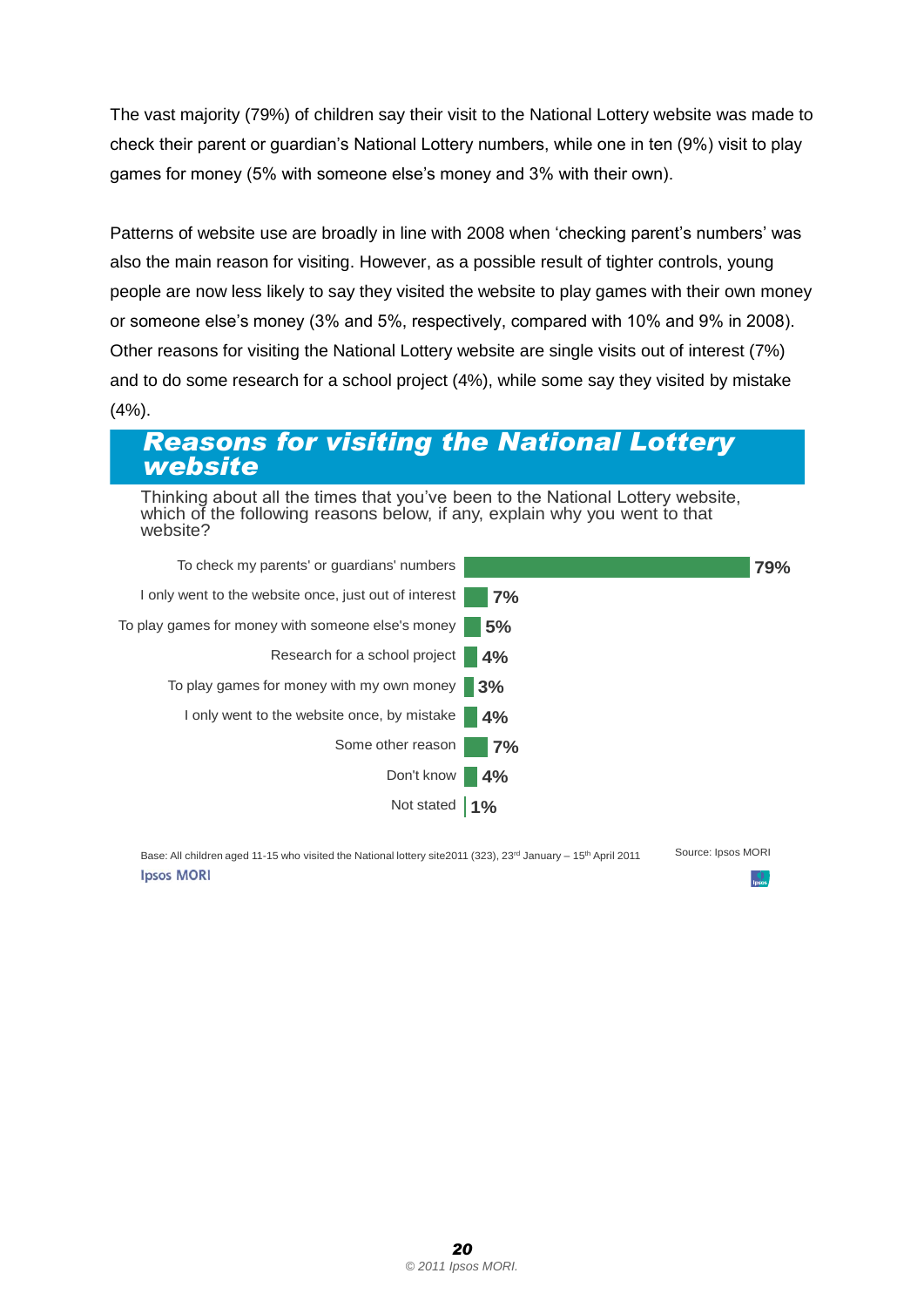# <span id="page-26-0"></span>*Appendices*

## <span id="page-26-1"></span>**Sample profile**

| Table 3: Sample profile         | <b>Number</b> | <b>Unweighted %</b> | Weighted %         |
|---------------------------------|---------------|---------------------|--------------------|
| <b>Total</b>                    | 2739          |                     |                    |
| <b>Gender of Pupils</b>         |               |                     |                    |
| Male                            | 1296          | 47                  | 50                 |
| Female                          | 1319          | 52                  | 49                 |
| <b>Age of Pupils</b>            |               |                     |                    |
| 11                              | 276           | 10                  | 18                 |
| 12                              | 551           | 20                  | 18                 |
| 13                              | 608           | 22                  | 19                 |
| 14                              | 594           | 22                  | 19                 |
| $15 - 16$                       | 710           | 26                  | 26                 |
| <b>Year of Pupils</b>           |               |                     |                    |
| $\overline{7}$                  | 616           | 22                  | 29                 |
| 8                               | 499           | 18                  | 17                 |
| 9                               | 701           | 26                  | 22                 |
| 10                              | 474           | 17                  | 15                 |
| 11                              | 449           | 16                  | 17                 |
| <b>Ethnic Origin</b>            |               |                     |                    |
| White                           | 2213          | 81                  | 82                 |
| <b>BME</b>                      | 511           | 18                  | 19                 |
| <b>Household Composition</b>    |               |                     |                    |
| Two parents in household        | 2049          | 75                  | 76                 |
| Single parent in household      | 617           | 23                  | 21                 |
| Sibling in household            | 2236          | 82                  | 81                 |
| <b>Work Status of Household</b> |               |                     |                    |
| Two parents work                | 1786          | 65                  | 67                 |
| One parent works                | 704           | 26                  | 25                 |
| No parent works                 | 249           | 9                   | 8                  |
| Region                          |               |                     |                    |
| London                          | 390           | 14                  | 16                 |
| South East                      | 233           | 9                   | 10                 |
| South West                      | 165           | 6                   | 9                  |
| North East                      | 101           | 4                   | 5                  |
| North West                      | 168           | 6                   | 13                 |
| Eastern                         | 837           | 31                  | 12                 |
| East Midlands                   | 330           | 12                  | 8                  |
| <b>West Midlands</b>            | 215           | 8                   | 11                 |
| Yorkshire & Humberside          | 137           | 5                   | 9                  |
| Wales                           | 163           | 6                   | 6                  |
|                                 |               |                     | Source: Ipsos MORI |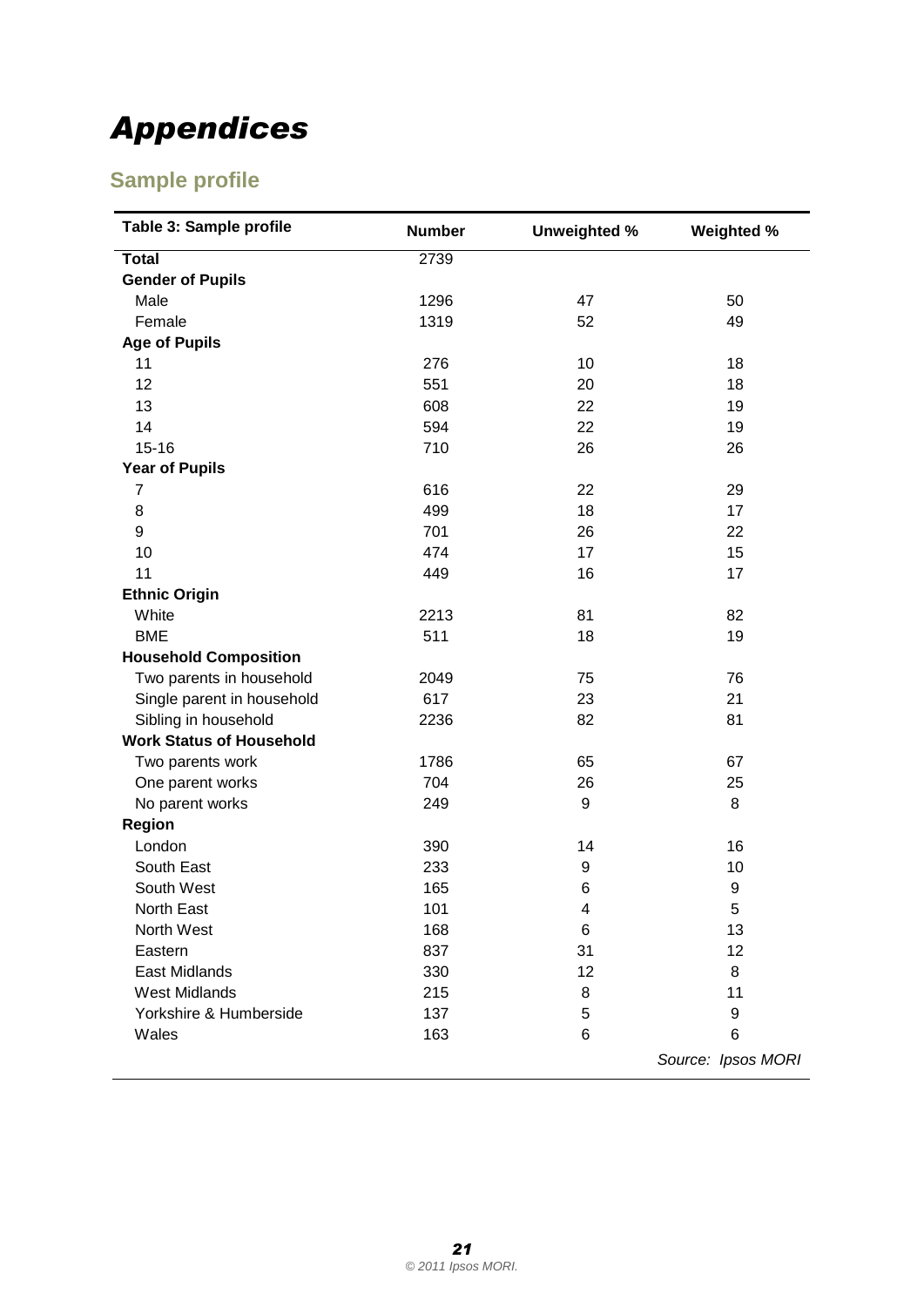### <span id="page-27-0"></span>**Statistical reliability**

The respondents to the questionnaire are only samples of the total population, so we cannot be certain that the figures obtained are exactly those we would have if everybody had been interviewed (the true values). We can, however, predict the variation between the sample results and the true values from knowledge of the size of the samples on which the results are based and the number of times that a particular answer is given. The confidence with which we can make this prediction is usually chosen to be 95% - that is, the chances are 95 in 100 that the true value will fall within a specified range. The table below illustrates the predicted ranges for different sample sizes and percentage results at the 95% confidence interval.

| Table 4: Size of sample on which<br>survey results is based    | Approximate sampling tolerances applicable to<br>percentages at or near these levels |            |                    |
|----------------------------------------------------------------|--------------------------------------------------------------------------------------|------------|--------------------|
|                                                                | 10% or 90%                                                                           | 30% or 70% | 50%                |
|                                                                | +                                                                                    | 土          | 土                  |
| 100 interviews                                                 | 6                                                                                    | 9          | 10                 |
| 500 interviews                                                 | 3                                                                                    | 4          | 4                  |
| 1,000 interviews                                               | 2                                                                                    | 3          | 3                  |
| 2,487 interviews (Young People<br>Omnibus children aged 11-15) |                                                                                      | 2          | 2                  |
|                                                                |                                                                                      |            | Source: Ipsos MORI |

For example, with a sample of 2,487 where 30% give a particular answer, the chances are 95 in 100 that the "true" value (which would have been obtained if the whole population had been interviewed) will fall within the range of plus or minus 2 percentage points from the sample result.

Strictly speaking the tolerances shown here apply only to random samples, although they offer an approximation for the complex design used by the current study.

When results are compared between separate groups within a sample, different results may be obtained. The difference may be "real", or it may occur by chance (because not everyone in the population has been interviewed). To test if the difference is a real one - i.e. if it is "statistically significant", we again have to know the size of the samples, the percentage giving a certain answer and the degree of confidence chosen. If we assume "95% confidence interval", the differences between the two sample results must be greater than the values given in the table overleaf: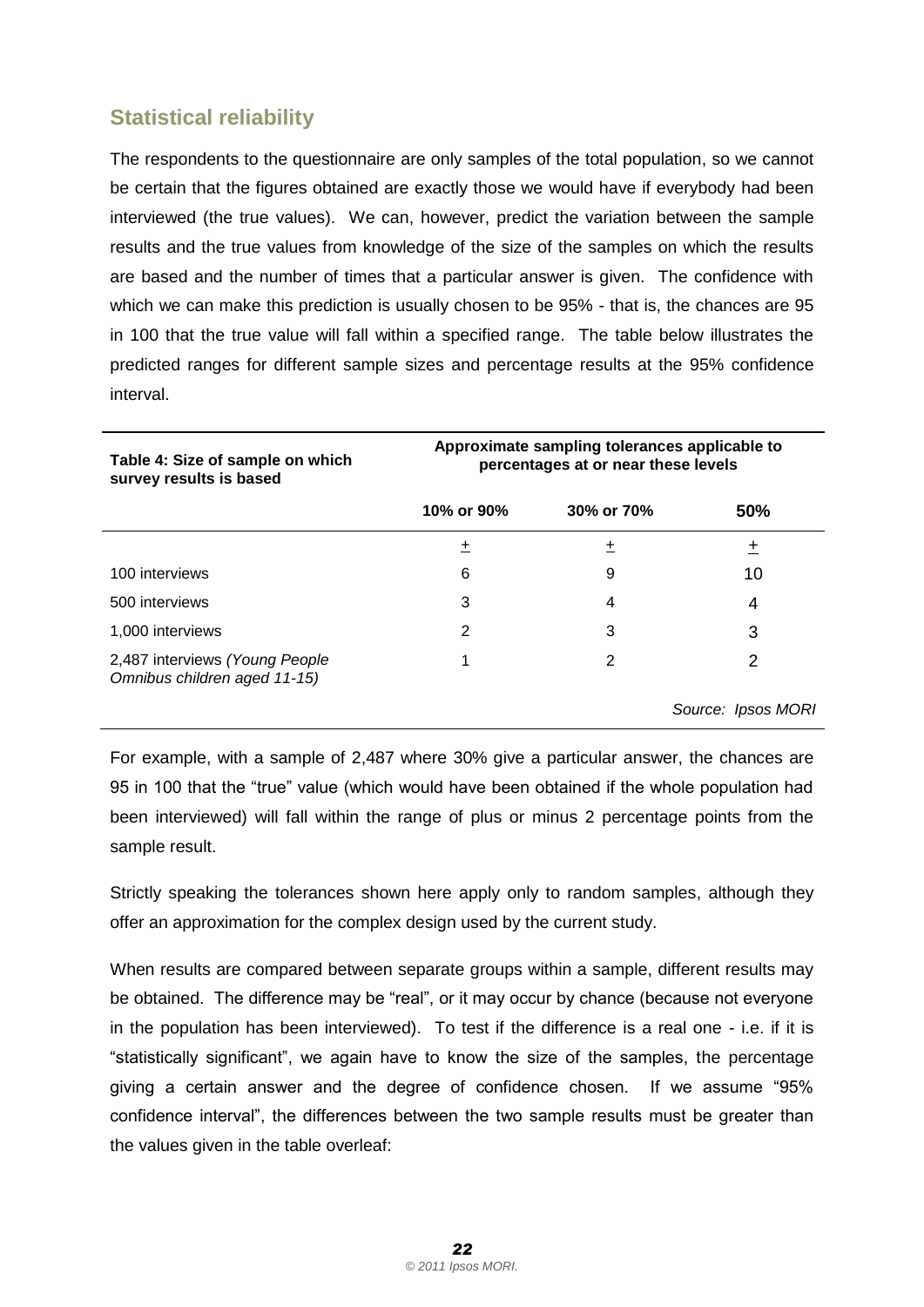| Table 5: Size of sample compared | Differences required for significance at or near these<br>percentage levels |            |                    |  |
|----------------------------------|-----------------------------------------------------------------------------|------------|--------------------|--|
|                                  | 10% or 90%                                                                  | 30% or 70% | 50%                |  |
| 100 and 100                      | 8                                                                           | 13         | 14                 |  |
| 250 and 100                      | 7                                                                           | 11         | 12                 |  |
| 500 and 250                      | 5                                                                           | 7          | 8                  |  |
| 500 and 500                      | 4                                                                           | 6          | 6                  |  |
| 1,000 and 500                    | 3                                                                           | 5          | 5                  |  |
| 1,000 and 1,000                  | 3                                                                           | 4          | 4                  |  |
| 1,500 and 1,000                  | 2                                                                           | 4          | 4                  |  |
|                                  |                                                                             |            | Source: Ipsos MORI |  |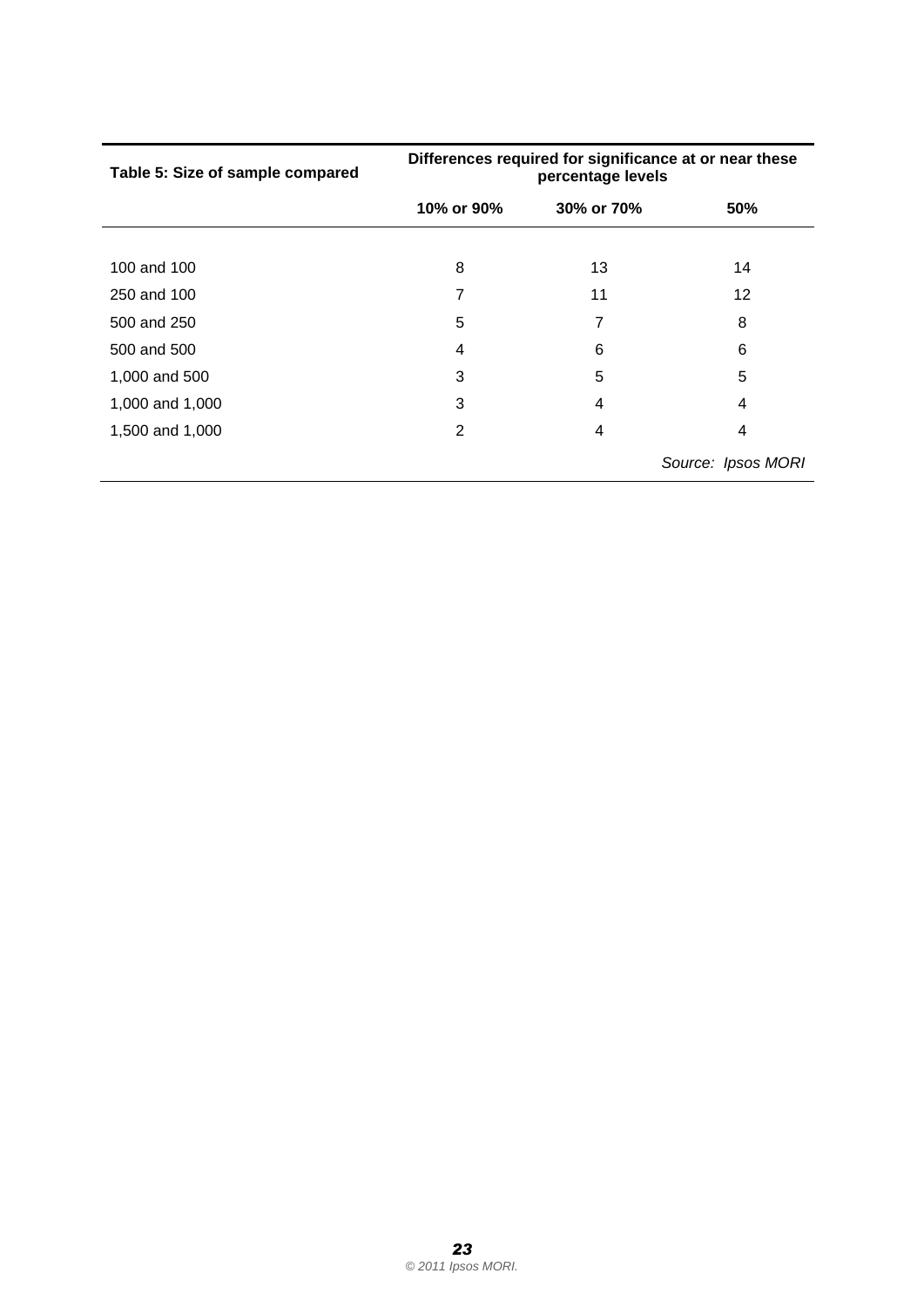### <span id="page-29-0"></span>**Trend gambling activity based on those from years 8 and 10 only**

The following table shows overall gambling prevalence figures for children aged 11-15 in 2011, 2008, 2007 and 2005/6 based on school years 8 and 10 only. In 2005/06 only pupils from school years 8 and 10 completed the survey; we have therefore taken results for these year groups only from other survey years to allow comparisons over time.

|                                                                                                             | 2011           | 2008           | 2007           | 2005/6         |
|-------------------------------------------------------------------------------------------------------------|----------------|----------------|----------------|----------------|
| Base: all aged 11-15                                                                                        | (877)          | (825)          | (793)          | (8,017)        |
|                                                                                                             | $\frac{0}{0}$  | %              | %              | $\%$           |
| Played any gambling game                                                                                    | 24             | 20             | n/a            | 26             |
| Played a National Lottery game                                                                              | 10             | 8              | 8              | 8              |
| Scratchcards*                                                                                               | $\overline{7}$ | 4              | 3              | 6              |
| Lotto (the main National Lottery draw) **                                                                   | 5              | 6              | 4              | 5              |
| Any other National Lottery games (e.g.<br>Thunderball, Hotpicks, EuroMillions,<br>Dream Number, Daily Play) | $\overline{2}$ | 3              | $\overline{c}$ | 6              |
| National Lottery instant win games on<br>the internet                                                       | $\overline{2}$ | $\overline{c}$ | $\overline{2}$ | 1              |
| Placing a private bet for money (e.g. with<br>friends)                                                      | 10             | 10             | 10             | 10             |
| Playing cards for money with friends                                                                        | 9              | n/a            | n/a            | n/a            |
| <b>Fruit machines</b>                                                                                       | 6              | 7              | 9              | 17             |
| Personally placing a bet at a betting<br>shop (e.g. on football or horseracing)                             | 2              | 4              | 4              | 3              |
| Bingo at a bingo club                                                                                       | 2              | $\overline{2}$ | 3              | $\overline{2}$ |
| Gambling websites (e.g. internet poker,<br>internet casinos, internet bingo on sport<br>or racing)***       | 3              | $\overline{c}$ | 2              | n/a            |
| Other gambling machines                                                                                     | 4              | 3              | 3              | 3              |
| Any other gambling                                                                                          | 4              | 3              | 3              | $\overline{2}$ |
| No, none of the above                                                                                       | 73             | 75             | 73             | 71             |
| Not stated                                                                                                  | 3              | 5              | 4              | 4              |

#### **Table 6: Have you spent any of your money on any of the following in the past 7 days? We want to know about games you've played yourself.**

\*"National Lottery Scratchcards (not free Scratchcards) which you bought in a shop" used in 2008 and 2007. However in 2007 the code did not specify that the Scratchcard was bought in a shop. In 2005/6 the code was called "Scratchcards (not free Scratchcards)".

\*\*Lotto was broken out into two codes in 2008 (Lotto played online or brought from a shop)

\*\*\*Other gambling websites used in 2008 and 2007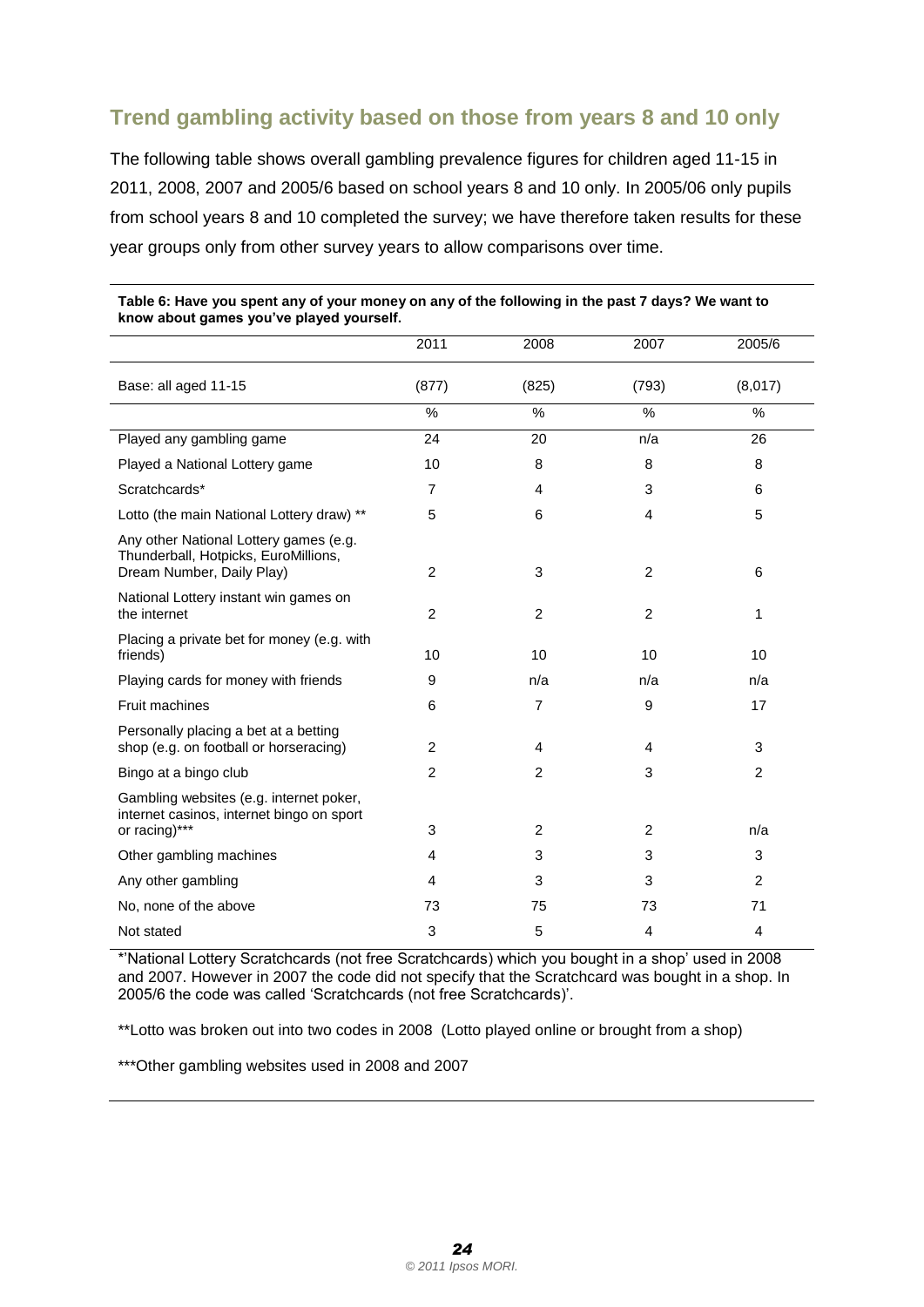#### <span id="page-30-0"></span>**Letter to schools**

The following letter was sent to schools inviting them to take part in the Young People Omnibus.

# **Ipsos MORI National Young People Omnibus 2011**

December 2010 ID:

#### Dear

I"m writing to invite your pupils to take part in our Young People Omnibus survey. Building on the success of previous years, this is the 18<sup>th</sup> wave of an annual study, and we would very much welcome your school's participation.

#### **What is the Young People's Omnibus?**

The Young People Omnibus is a large-scale survey of pupils aged 11-16 in England and Wales. A range of public and voluntary sector organisations use the survey as a way of finding out what young people think about a range of social and personal issues. For example, questions on this year"s survey aim to discover what young people think about their future education, training and career pathways.

Previous clients on the survey have included the DfE, Ofsted, QCDA, the Scouts and Girl Guides, and the young people"s volunteering charity vinspired. To prevent any potential bias in the results, we cannot currently reveal this year"s clients to you; instead, our interviewer will provide these details to a member of staff at the end of the survey session.

#### **How does it work?**

The survey is taking place in the run up to Easter **(Jan-April 2011)** and will last **20-30 minutes** in total. We are very conscious of the heavy demands placed on pupils and teachers and hope to minimise any disruption to the school routine by randomly selecting just one class to participate in the survey. An experienced Ipsos MORI interviewer will attend the class, explain the survey process and hand out a self-completion questionnaire. (S)he will be on hand to answer any queries and to collect the completed questionnaires. We also offer a Welsh language version of the questionnaire should this be appropriate.

Participation in the survey is completely confidential: school and pupil names will not be revealed to any of the sponsors, or identified in any analysis.

#### **Why should my school take part?**

This is an important opportunity for your pupils" opinions to be heard on a range of issues with an impact on their lives. As a thank you for taking part, participating schools will receive a resource pack in at the end of the study (June) to assist with the planning and teaching of modules relating to citizenship or PSHE. The pack will contain some of the overall findings from the survey (schools will not be individually identified). Pupils will also be given an Ipsos MORI pen to complete the survey and as a thank you for taking part.

An Ipsos MORI representative will contact you soon to explain the process in more detail. If your school does not wish to participate in the survey, please just tell our interviewer when they call – there's no need for you to let us know in advance.

We very much hope that your school will want to take part in this research.

Yours faithfully,

Fiona Johnson Research Director Head of Education Research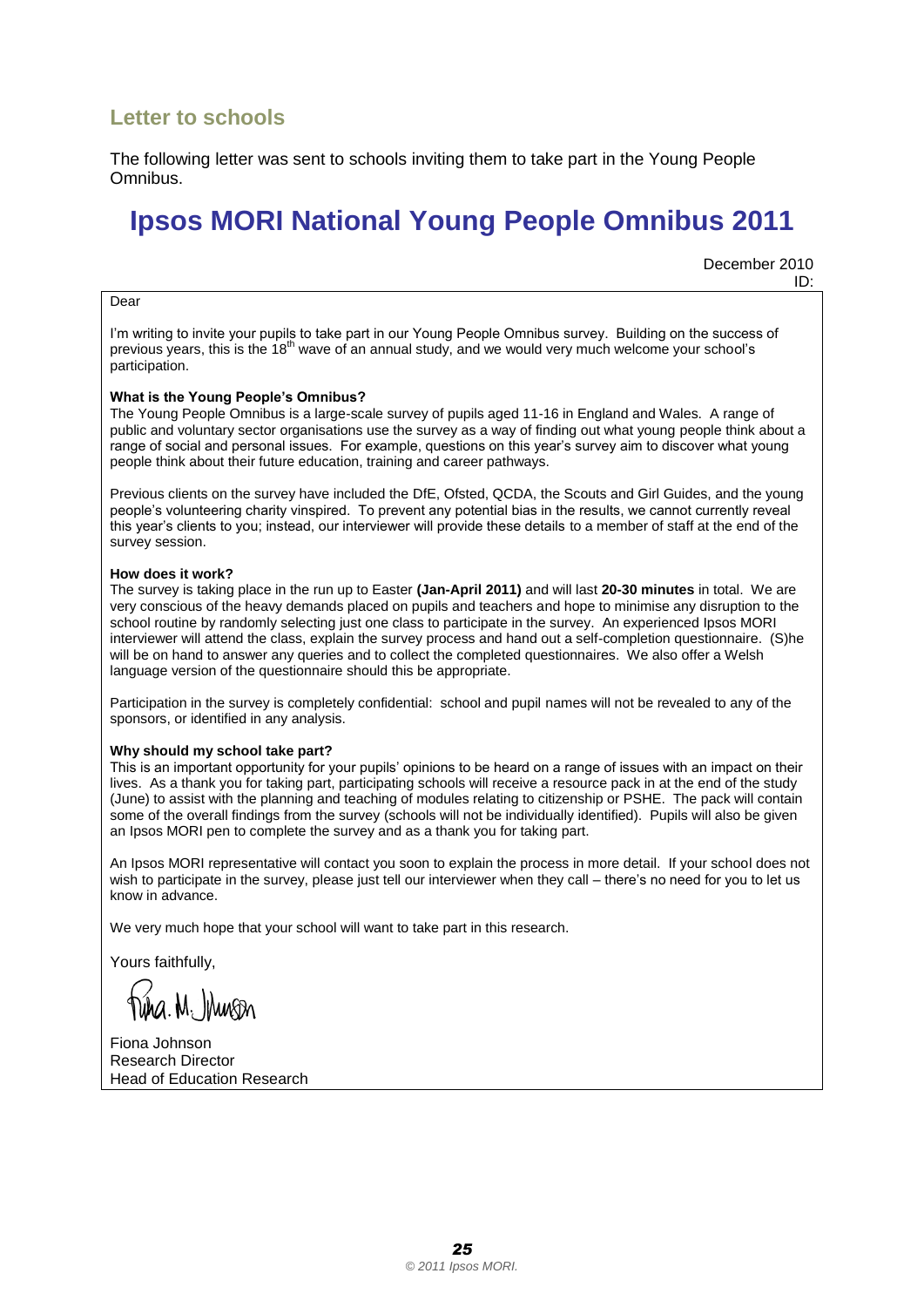#### <span id="page-31-0"></span>**Questions**

The following questions were asked on behalf of the National Lottery Commission on the Young People Omnibus:

**The next few questions are about the National Lottery. The National Lottery includes games such as the Lotto, Dream Number and Thunderball, as well as Scratchcards. Remember, everything you tell us is confidential; no-one at school will see your answers.**

#### **Q1. Have you spent any of YOUR money on any of the following in the past 7 days? We want to know about games you played yourself.** PLEASE TICK ALL THAT APPLY

Lotto (the main National Lottery draw) **Scratchcards** National Lottery instant win games on the internet Any other National Lottery games (e.g. Thunderball, Hotpicks, EuroMillions, Dream Number, Daily Play) Fruit machines Bingo at a bingo club Personally placing a bet at a betting shop (e.g. on football or horseracing) Placing a private bet for money (e.g. with friends) Playing cards for money with friends Gambling websites (e.g. internet poker, internet casinos, internet bingo, internet betting on sport or racing) Other gambling machines Any other gambling No, none of the above

**Q2. And how much of your own money did you spend on Lotto in the past 7 days?** PLEASE TICK ONE BOX ONLY

Nothing, I have not played Lotto in the past 7 days Less than £1 £1.00 £1.01 - £2.00 £2.01 - £3.00 £3.01 - £4.00 £4.01 - £5.00 £5.01 - £10.00 £10.01 - £20.00 £20.01 - £30.00 £30.01 or more IF YOU SPENT OVER £30, PLEASE WRITE IN HOW MUCH YOU SPENT BELOW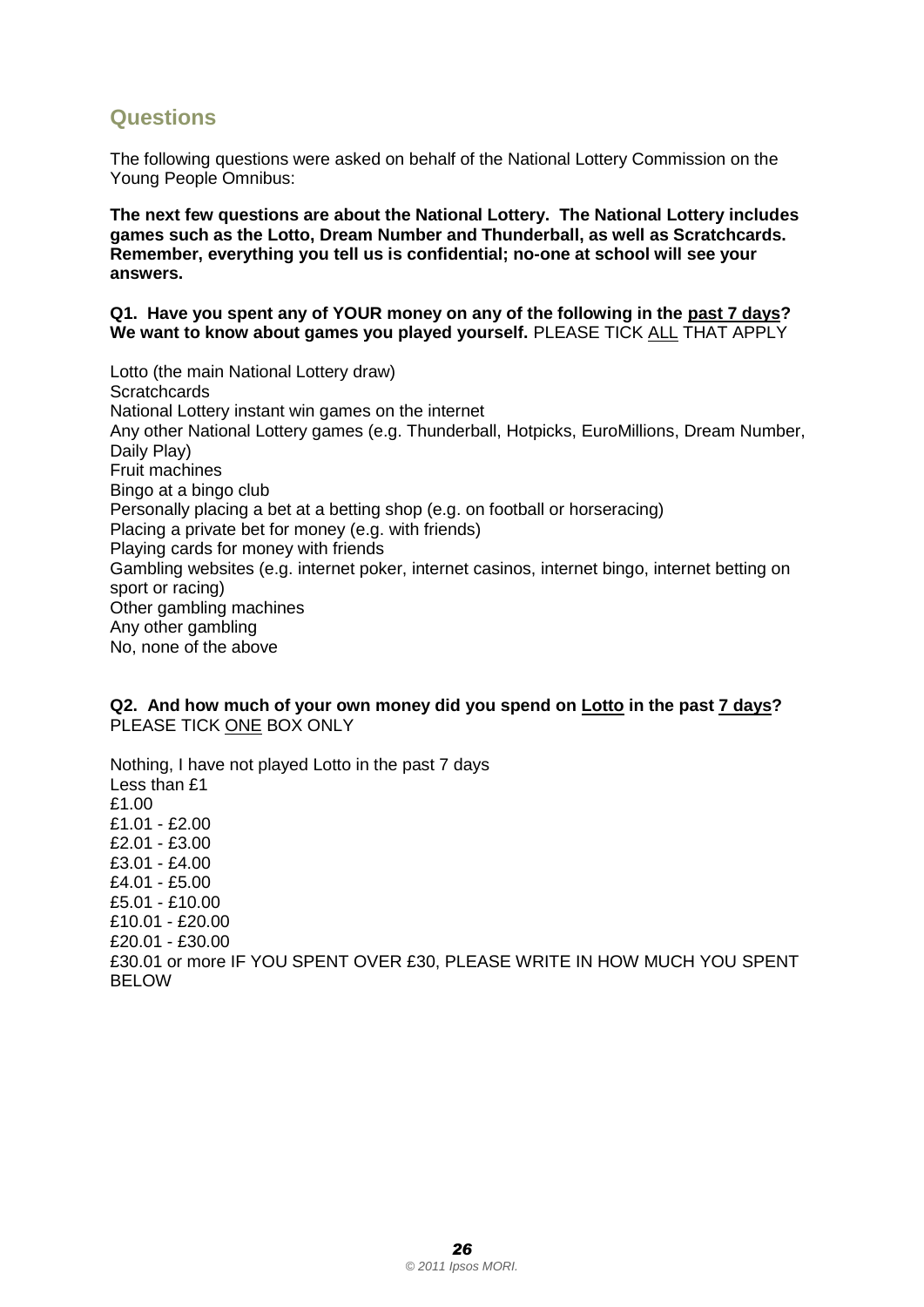**The next few questions are about buying National Lottery tickets and Scratchcards. Please think about the last time you bought a National Lottery ticket or Scratchcard, even if it was more than 7 days ago.** 

Q3a **The last time you bought National Lottery tickets (e.g. Lotto and Euromillions) or Scratchcards, WHERE did you buy them?**

**Please think about times when you spent your own money.** PLEASE TICK  $\checkmark$  ONE BOX ONLY

I have never bought National Lottery tickets or Scratchcards **Supermarket** Corner shop/ Newsagent Stall in a shopping centre Petrol station shop Post office Over the internet (National Lottery website) Somewhere else Can"t remember/ don"t know

#### Q3b **The last time you bought National Lottery tickets (e.g. Lotto and EuroMillions) or Scratchcards, WHEN did you buy them?**

PLEASE TICK ONE BOX ONLY

I have never bought National Lottery tickets or Scratchcards On the way to school During school break-times or lunch break On the way home from school After school, in the evening At the weekend During the school holiday Don"t know

#### Q3c **The last time you bought National Lottery tickets (e.g. Lotto and EuroMillions) or Scratchcards, WHO WERE YOU WITH when you bought them?**

PLEASE TICK ALL THAT APPLY

I have never bought National Lottery tickets or Scratchcards I was on my own My parent(s) or guardian(s) Friend(s) aged 16 or older Friend(s) aged 15 or younger Brother(s) or sister(s) aged 16 or older Brother(s) or sister(s) aged 15 or younger Someone else Don"t know